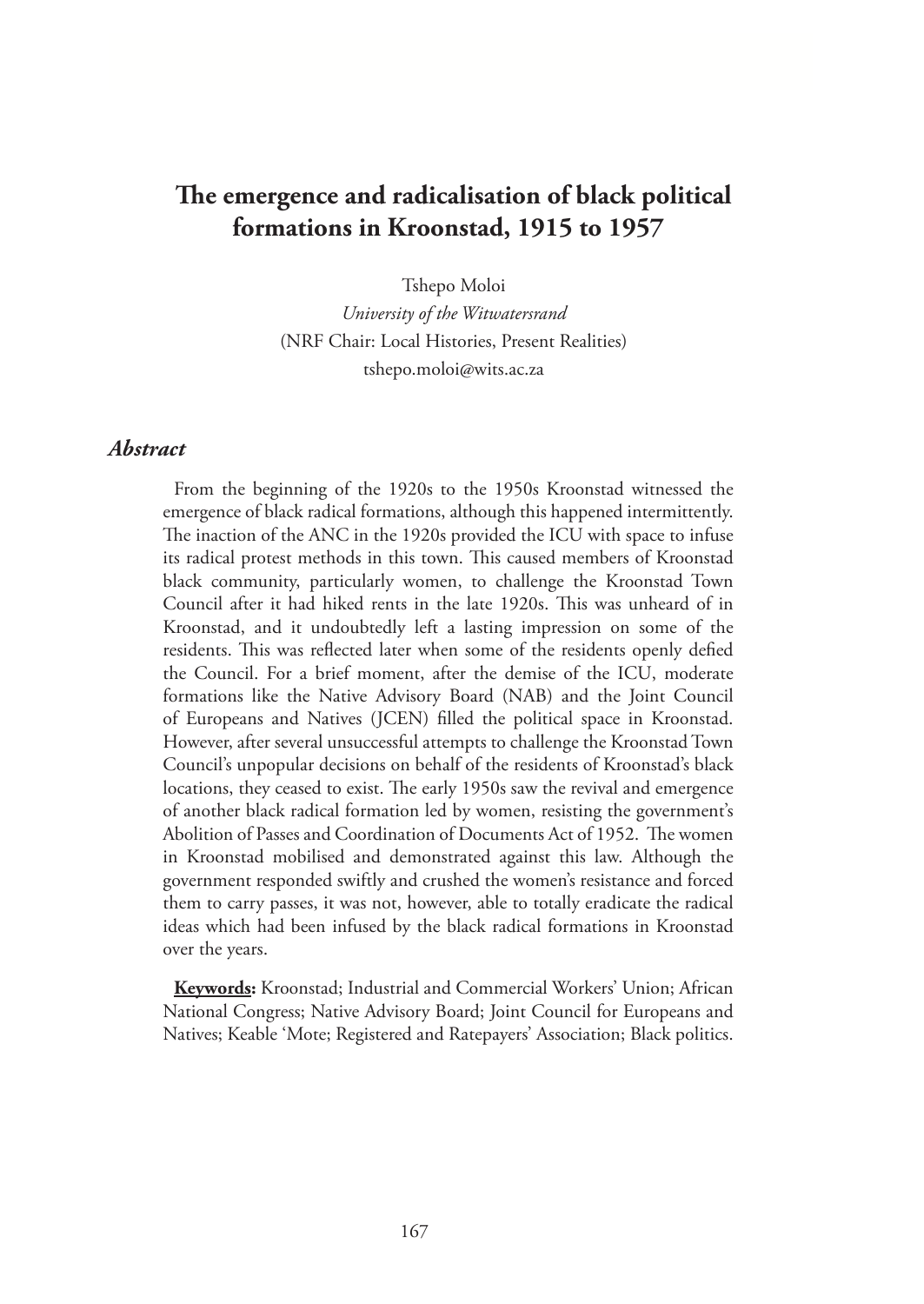#### **Introduction**

According to Bradford, "immediately after the First World War, black protest hitherto unprecedented in scope and intensity swept through South Africa. Sparked by soaring inflation, it assumed forms ranging from riots and boycotts to strikes and anti-pass campaigns".1 The emergence of radical black political formations in Kroonstad can be traced back to this period. Although a branch of the South African Native National Congress (SANNC, renamed the African National Congress in 1923) was in existence by 1915,<sup>2</sup> it remained restrained in its approach. This was partly due to the national body's preoccupation with the Land Act,<sup>3</sup> and moreover its general "modus operanda". At this stage, the SANNC national leadership relied on petitioning and pleading with the British Crown to intervene on behalf of the black people in South Africa. And occasionally it held days of prayer.<sup>4</sup> It was the emergence of the Industrial and Commercial Workers' Union (ICU) that radicalised black politics in Kroonstad until the mid-1930s, when the ICU ceased to function. The demise of this branch (and the numerous unsuccessful attempts to resuscitate the ANC in Kroonstad), left a political vacuum which was filled by moderate black formations in the locations. Black radical political formation was to be revived again in the 1950s by women engaged in the anti-pass campaign.

The article will demonstrate that the radicalisation of the ICU in Kroonstad was, first, because of the changing character of this body from being exclusively a labourers' formation to operating like a mass-based political party "… voic[ing] a broad range of popular grievances"5 and, second, it was particularly because of the rent hike imposed by the municipality and the heavy-handed method of enforcing law by the Kroonstad Town Council, particularly the administrations prior to the election of a progressive mayor, A Krebsen, in 1935,<sup>6</sup> when dealing with the residents in the locations. Furthermore, the

<sup>1</sup> H Bradford, *A taste of freedom: The ICU in rural South Africa, 1924-1930* (Johannesburg, Ravan Press, 1987), p. 2.

<sup>2</sup> This is supported by the involvement of Reverend AP Pitso, a leading figure in the Kroonstad's branch of the SANNC, in the committee, under the chairmanship of RW Msimang, which in 1915 was tasked with the writing of the constitution of the SANNC. See P Walshe, *The rise of African Nationalism in South Africa*  (Craighall, AD Donker Publisher, 1987), p. 205.

<sup>3</sup> See for example P Limb, *The ANC's early years: Nation, class and place in South Africa before 1940* (Pretoria, Unisa Press, 2010), p. 219.

<sup>4</sup> Two delegations were sent to Britain in 1914 and 1919 to request Imperial intervention in South Africa. T Lodge, *Black politics in South Africa since 1945* (Johannesburg, Ravan Press, 1983), p. 3.

<sup>5</sup> T Lodge, *Black politics…*, p. 6.

<sup>6</sup> *Umteteli wa Bantu,* 30 March 1935.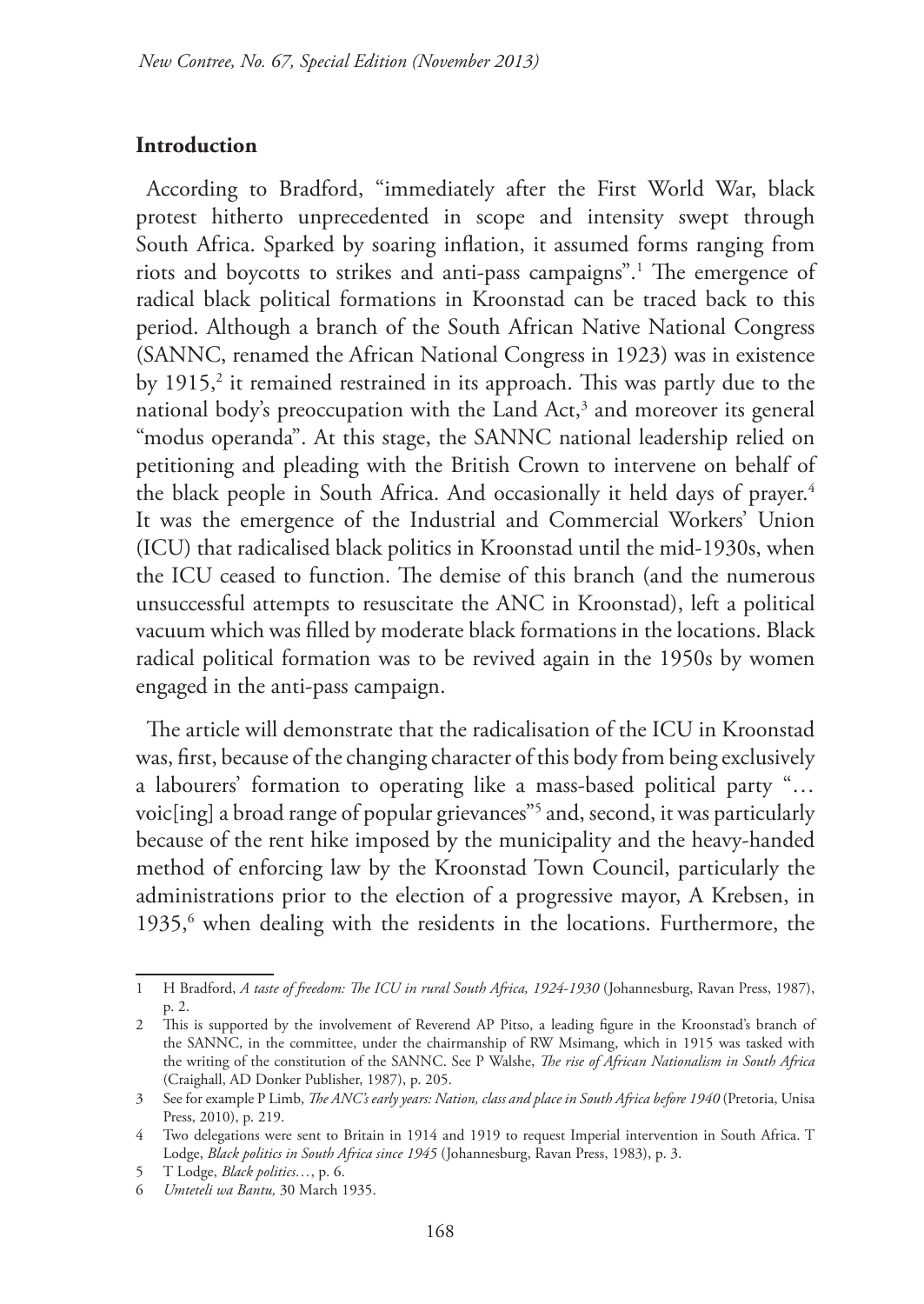article will contend that the emergence of moderate formations in Kroonstad's locations was because of the dearth of campaigns such as those embarked upon by black women in Potchefstroom, in the Western Transvaal (today's North West Province) toward the end of the 1920s. Finally, the passing of the Riotous Assemblies (Amendment) Act in 1930 effectively prohibited radical formations and their politics, and this had a serious impact on the black politics in Kroonstad. According to Walshe, "this Act strengthened moderate influences, making it abundantly clear that militant speeches, demonstrations and passive resistance offered no easy way to the alleviation of grievances".7

However, by the late 1940s the moderate formations in Kroonstad had ceased to exist. After the National Party (NP) government, which had ascended to power in 1948, had passed the Abolition of Passes and Coordination of Documents Act in 1952, which made provision for women to carry reference books,8 emerged the ANC Women's League (or women who supported it), which mobilised women in the locations to resist this Act, and this undoubtedly helped to once again radicalise black politics in Kroonstad.

#### **Establishment of Kroonstad and the formation of black locations**

On March 1855, "The Friend of the Free State" reported a sale of erven (land) in the village of Klip Plaat Drift, Valsch River, in the district of Windburg. Joseph Orpen, the Landdrost (magistrate) of Windburg and the government land surveyor, later named this place Kroonstad.9 This place, located in the northern Orange Free State, was proclaimed a municipality, with its own local government in 1875.10 Dot Serfontein, in her commissioned book to document the 130<sup>th</sup> year anniversary of Kroonstad, suggests that the first inhabitants of Kroonstad were whites, but by the 1880s natives had also begun to settle in the area.<sup>11</sup> However, by 1925 the Kroonstad Town Council (KTC) had resettled black people who had initially lived in what is today town north of the town, in their own locations.

<sup>7</sup> P Walshe, *The rise of African Nationalism…,* p. 222.

<sup>8</sup> T Lodge, *Black politics…,* p. 140.

<sup>9</sup> D Serforntein, *Keurskrif vir Kroonstad: 'n Kroniek van die ontstaan, groei en vooruitsgite van 'n Vrystaatse plattelandse dorp* (Johannesburg, Persko-Boekdrukkery, 1990), p. 16.

<sup>10</sup> P SND de N Kay, *Notre Dame: Under the Southern Cross* (Johannesburg, Ravan Press, 1984), pp. 52-53.

<sup>11</sup> D Serfontein, *Keurskrif vir Kroonstad…,* p. 2; in this article the terms black (referring to Africans and the socalled coloureds) and native occur throughout the text. However, the term native will be used where it refers to official terminology or documentation.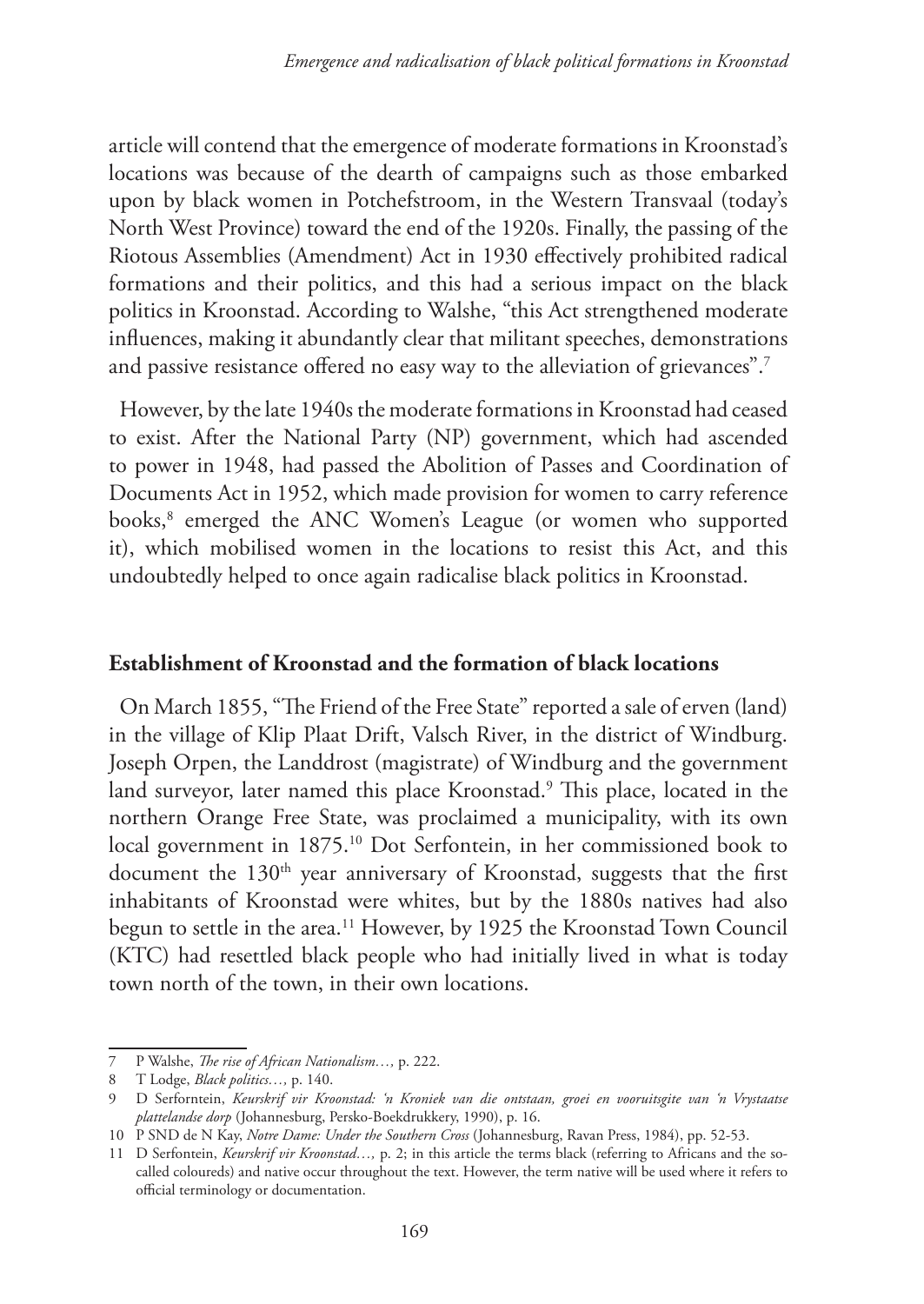Between the 1920s and the promulgation of the Group Areas Act in 1953, which made way for the establishment of "model" townships such as Seeisoville in Kroonstad, four locations were built in Kroonstad to accommodate black people. First, it was A Location.12 This location accommodated black people who had been removed from town. Over a period of time, the population grew and new locations were established: B (also known as Marabastad), C (or Cairo) and D Locations.13 A substantial number of black people arrived in Kroonstad during the 1920s and 1930s in search of employment opportunities and a place to stay. For Bonner and Nieftagodien, "the drought which began after 1927 and reached its worst in 1932-1934 forced many farmers to abandon their farms and those who remained laid off black labour tenants in their thousands. Many of them… left the land and headed for the town".14

The old residents of A Location have fond memories of life there. For example, when Leboseng Violet Sesele, who was born there in 1933, was asked to describe "A" location when she was growing up, she responded as follows:15

Very quiet and it was fun. We were living in peace. The elders of the community were getting along; children were disciplined. There was peace and harmony.

In spite of the fond memories of the early inhabitants of Kroonstad's black locations about their residential areas, life was not always easy, particularly for those who earned meagre wages<sup>16</sup> and those who were unemployed, many of whom engaged in trading despite the fact that this was deemed illegal. The KTC refused to grant blacks trading rights, using the authority of the Urban Areas Amendment Act No.25 of 1930. Although the Act stipulated that the local authority, if directed by the Minister and in consultation with the Administrator, was permitted to let sites within the location for trading or business purposes,<sup>17</sup> the KTC adopted an uncompromising position. It argued that it would only make a definitive decision on this matter after the

<sup>12</sup> JSM Setiloane, *The history of black education in Maokeng, Kroonstad* (Pretoria, Human Sciences Research Council, 1997), p. 3.

<sup>13</sup> JSM Setiloane, *The history of black education…,* pp. 3-4.

<sup>14</sup> P Bonner & N Nieftagodien, *Alexandra: A history* (Johannesburg, Wits University Press, 2008), p. 25.

<sup>15</sup> T Moloi (Sunday Times Heritage Project), interview, LV Sesele (former resident of A Location, Kroonstad), 24 November 2006.

<sup>16</sup> In 1935 Sam Arthur Mofokeng, a resident of Kroonstad, complained to *Umteteli wa Bantu* about the meagre pay Africans were receiving in Kroonstad, and hoped that in the new year things will[sic] improve. See *Umteteli wa Bantu,* 2 March 1935.

<sup>17</sup> Historical and Literary Papers (HLP), Wits University Library (WUL), AD1433 (Box CK.3): Joint Council of Europeans and Natives (JCEN), Drafting memorandum on granting of trading rights in locations.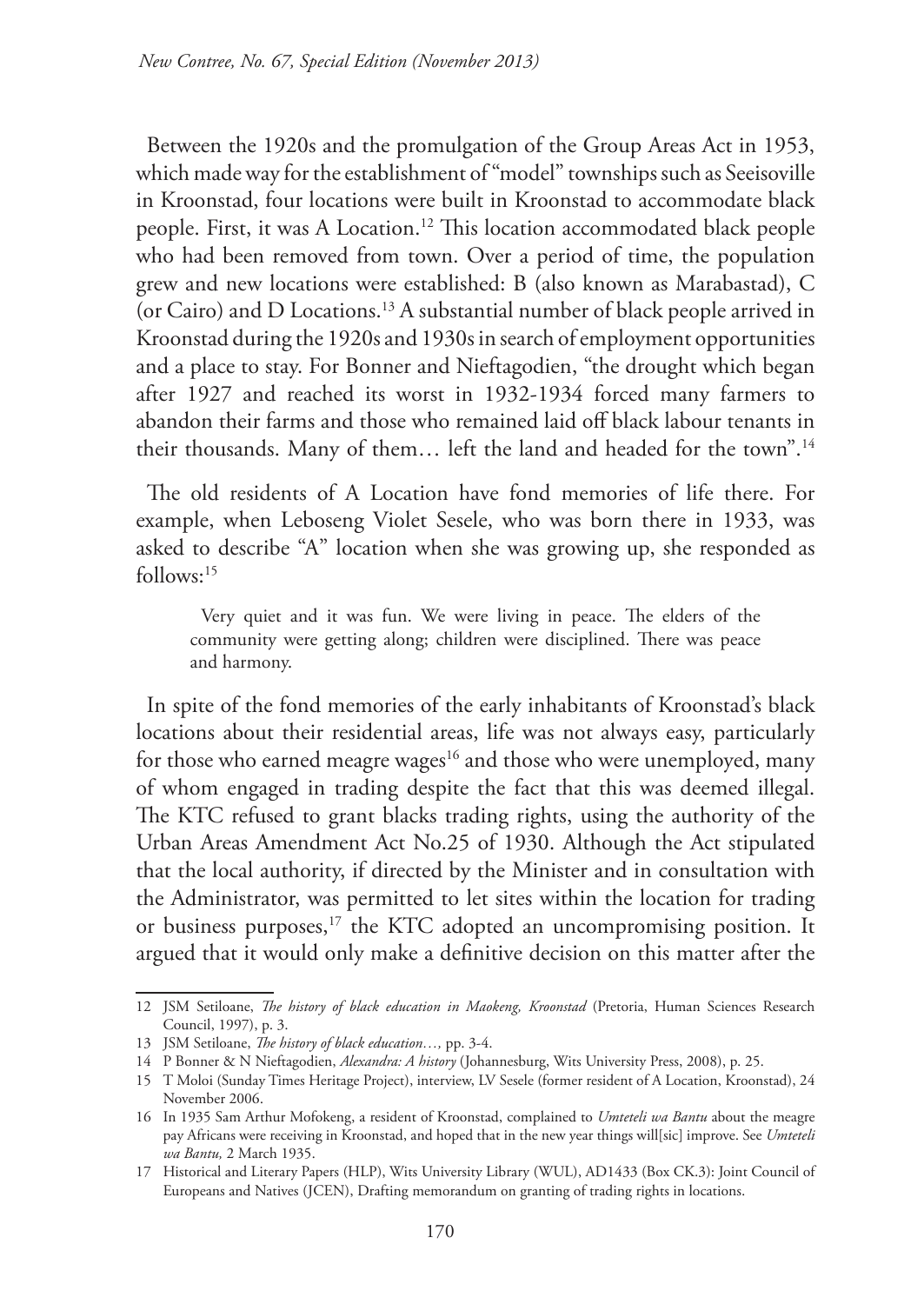sitting of the Native Trading Rights Inquiry on 5 September 1932. By 1933 the government had still not made a decision about "native" trading rights. Thus the "status quo" remained in Kroonstad. To eke out a living, black people traded illegally. A number of them were arrested and fined.18 The KTC's refusal to grant black people trading rights seem to have continued until after the Second World War. In 1947-48 "the [Native Affairs] Committee in Kroonstad recommended that Abel Mathike, Sam Kuoalane, David Chakane, Nichodums Ntanga and Gilbert Mayeza (possibly Mateza) be permitted to trade as butchers in the location". 19

Meanwhile, during this period a significant number of black women had drifted to Kroonstad. This was made possible by the passing of the Natives Urban Areas Act in 1923, by which General Jan Smuts' government stopped black women from carrying passes despite resistance by some municipalities in the Orange Free State (OFS).20 This effectively removed all restrictions on women entering urban areas.<sup>21</sup> However, the 1930s was a doomed period to enter the urban areas, because the Nationalist Party government which came to power in 1929 made everything possible to provide job opportunities to "poor whites" at the expense of the blacks. Thus Jack and Ray Simons argue "Government agencies put them out of work to provide jobs for whites, and tightened the pass law controls to keep work-seekers out of town".<sup>22</sup>

Many of the black women who had drifted to the urban areas joined the ranks of the unemployed. Most of them survived by selling homebrewed beer. "Beer brewing", note Bonner and Nieftagodien, "… was a pervasive feature of location life… Women monopolized the brewing of beer and it was often their major source of income".23

Like other trades, this particular trade was deemed illegally by white authorities. As a result, the government, through the Native (Urban Areas) Act No.13 of 1928, prohibited the supply or delivery of liquor to Africans.<sup>24</sup>

<sup>18</sup> HLP, WUL, (JCEN), Minutes, Kroonstad, 20 March 1935.

<sup>19</sup> Council Minutes (CM), Kroonstad Municipality, 21 February 1949 – 29 August 1949.

<sup>20</sup> Wells notes how the Springfontein and Bethulie municipalities opposed the government's stand on black women's passes. JC Wells, "The history of black women's struggle against pass laws in South Africa, 1900 – 1960" (D.Phil, Columbia University, 1982), pp. 204-210.

<sup>21</sup> JC Wells, "The history of black women's struggle …", pp. 209-210.

<sup>22</sup> J & R Simons, *Class & colour in South Africa 1850-1950* (International Defence and Aid Fund for Southern Africa, 1983), p. 416.

<sup>23</sup> P Bonner & N Nieftagodien, *Kathorus: A history* (Cape Town, Maskew Miller Longman, 2001), p. 11.

<sup>24</sup> C Kros, "Urban African women's organisations and protests on the Rand from the years 1939 to 1956" (B.A. Honours, Wits University, 1978), p. 46.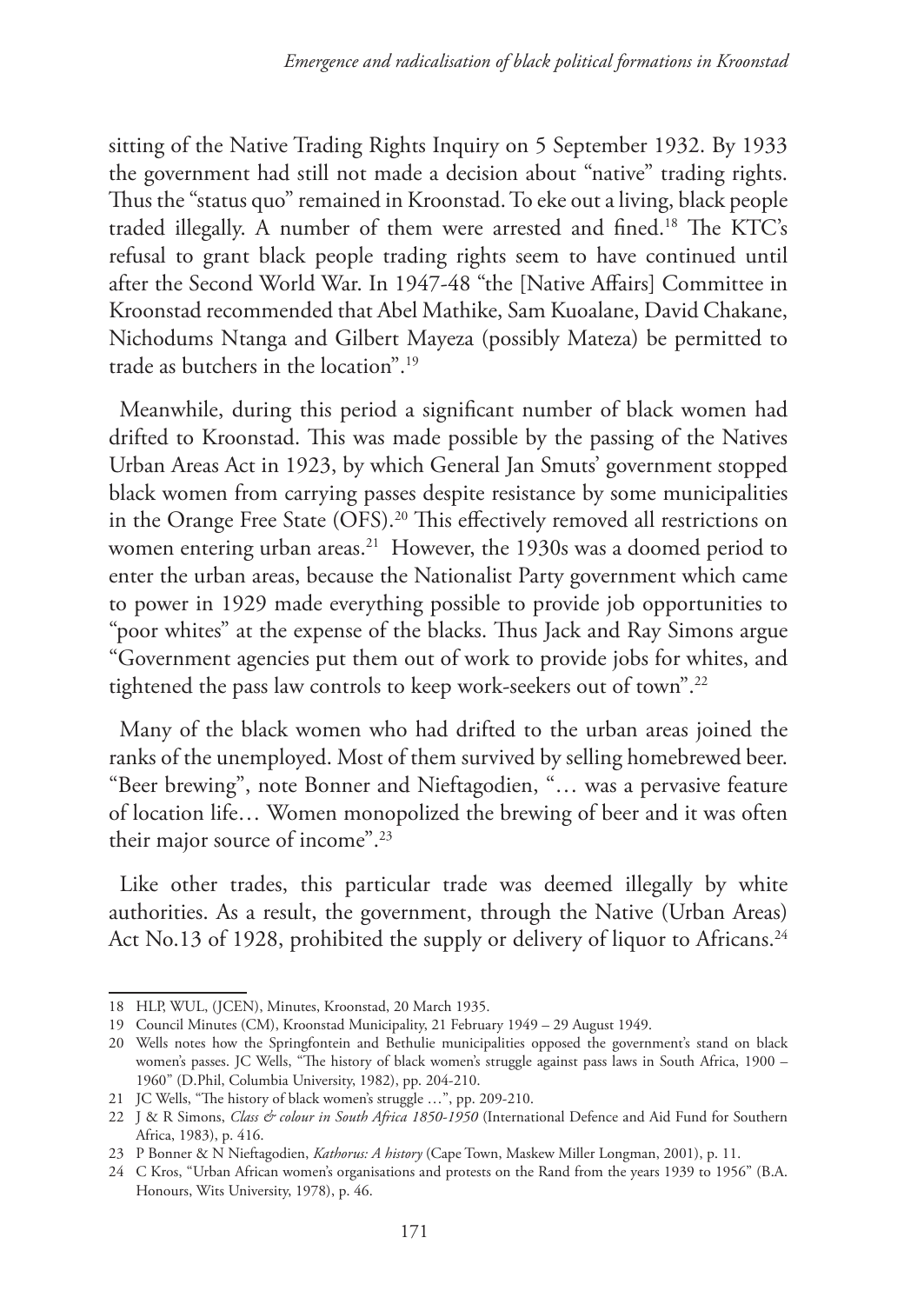Instead, it regulated that Africans seeking to purchase liquor should do so from beer halls created by the municipalities. It was against this ruling that in other parts of the country black women embarked in protest action against the local authorities.<sup>25</sup> These women were against the canteens because they perceived them as places where their husbands spent their hard earned money, which they were supposed to use to feed and clothe their children. To prevent beerbrewing, in Kroonstad the KTC's police intensified raids on houses known to be selling homebrewed beer in the locations.<sup>26</sup> It was against this background that radical black political formations emerged in Kroonstad's locations.

# **Black political formations**

In 1915 the SANNC held its fourth annual meeting in Kroonstad.<sup>27</sup> There is no evidence to suggest that the SANNC branch in Kroonstad was militant and radical to have influenced this decision. It is, however, possible that it was because at this stage Kroonstad offered a convenient meeting place. It was midway between Johannesburg, Bloemfontein, Natal and the Cape on the mainline.28 In fact, Limb argues that "despite economic difficulties and legal provocations, OFS Congresses' leaders generally emphasized moderate tactics".29 For him, this was because of lack of industrialization in the province. And this, according to him, "denied Congress the opportunity to forge stronger ties with urban workers 'whose demands, wages and better working conditions, militated radical politics'".30 Despite this, Walshe contends that "Bloemfontein remained the ANC's stronghold, with Kroonstad persistently active…"31 Similarly, Ntantala, in her book, claims that the ANC had a strong branch in Kroonstad.32

Available literature contradicts these claims. Although the SANNC branch already existed in Kroonstad by 1915, there is no evidence to demonstrate

<sup>25</sup> H Bradford, "'We are now the men': Women's beer protests in the Natal countryside, 1929", B Bozzoli (ed.), *Class, community and conflict: South African perspective* (Johannesburg, Ravan Press, 1987), p. 297.

<sup>26</sup> It was reported in 1935 that "the police stamped out "Skokian Queens" in Marabastad. *Umteteli wa Bantu,*  February 1935.

<sup>27</sup> F Meli, *A history of the ANC: South Africa belongs to us* (Harare, Zimbabwe Publishing House, 1988), p. 53.

<sup>28</sup> Ntantala, in her book, called Kroonstad a place of transit. P Ntantala *A life's mosaic: The autobiography of Phyllis Ntantala* (Cape Town, David Philip, 1992), p. 86; also see D Serfontein, *Keurskrif vir Kroonstad…,* p. 85.

<sup>29</sup> P Limb, *The ANC's early years…,* p. 220.

<sup>30</sup> P Limb, *The ANC's early years…,* p. 345.

<sup>31</sup> P Walshe, *The rise of African nationalism…,* p. 232.

<sup>32</sup> P Ntantala, *A life's mosaic…,* p. 83.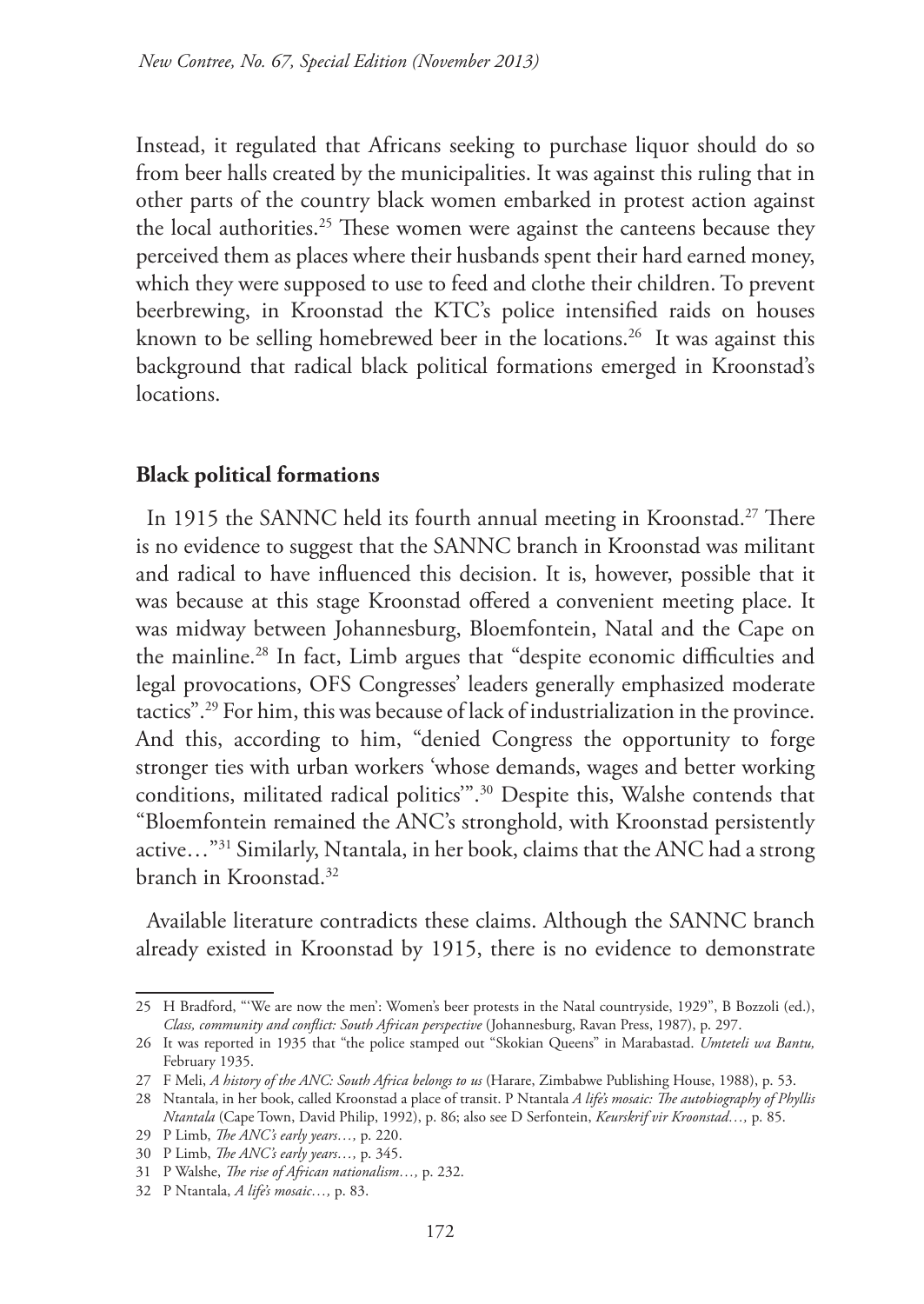that it attempted to mobilise, less radicalize the black masses there. There is no doubt, however, that some of the leading figures in the branch of SANNC in Kroonstad were held in high regard within the Congress. For example, it has been noted above that Reverend Pitso was included in the Constitutional Committee, headed by Msimang. It is possible that this might have also been the inspiration behind the SANNC's meeting in Kroonstad. Beyond these probabilities, it is difficult to state with certainty the reason for this meeting to be held in Kroonstad. What is certain, though, is that in 1920 the branch of the SANNC in Kroonstad was moribund. It was for this reason that the Industrial and Commercial Coloured and Native Workers' (Amalgamated) Union of Africa (ICWU) began making attempts to fill the political vacuum left by the SANNC. Some of the militant and vocal members of the SANNC, like Keable 'Mote, joined the ICU.33

Over the years, numerous attempts were made to resuscitate the SANNC/ ANC in Kroonstad. But all these were unsuccessful. It was reported that in 1935 some of the African leaders in Marabastad [were] working hard to reorganise the branch of the ANC under the leadership of Simon Ndlovu.<sup>34</sup> After failing to achieve this objective, in 1936 Simon Ndlovu, Keable 'Mote and Sol Ngoanabase were reported, again, to be attempting to revive the ANC in Kroonstad.<sup>35</sup> But by 1938 the ANC was still inactive there. In fact, in that year Paul Rich notes that the president-general of the ANC, the Reverend Mahabane, pressurised 'Mote… to establish the branch of the ANC in Kroonstad.<sup>36</sup> It is possible that the residents of Kroonstad's locations did not show interest in reviving the ANC, because they doubted if it would operate differently from the already existing moderate formations in the area during this period (moderate formations in Kroonstad are discussed below). After all the SANNC/ANC had in the past failed to radicalise black politics in the locations.

The reason for the inactiveness of the ANC's branch in Kroonstad is that it neglected to become involved in the day-to-day hardships experienced by the residents of the black locations. In contrast, according to Limb, the ANC's Thaba 'Nchu branch, in the OFS, discussed the Land Act, passes for women,

<sup>33</sup> See H Bradford, *A taste of freedom…*, p. 70; Ntantala, *A life's mosaic…*, p. 83*.*

<sup>34</sup> *Umteteli wa Bantu,* 8 June 1935 and 15 June 1935.

<sup>35</sup> *Umteteli wa Bantu,* 6 May 1936.

<sup>36</sup> P Rich, "Managing black leadership: The Joint Councils, urban trading and political conflict in the OFS, 1925- 1942"; I Hofmeyr, D James & T Lodge (eds.), *Holding their ground: Class, locality and culture in the 19th century and 20th century South Africa* (Johannesburg, Ravan Press, 1989), p. 190.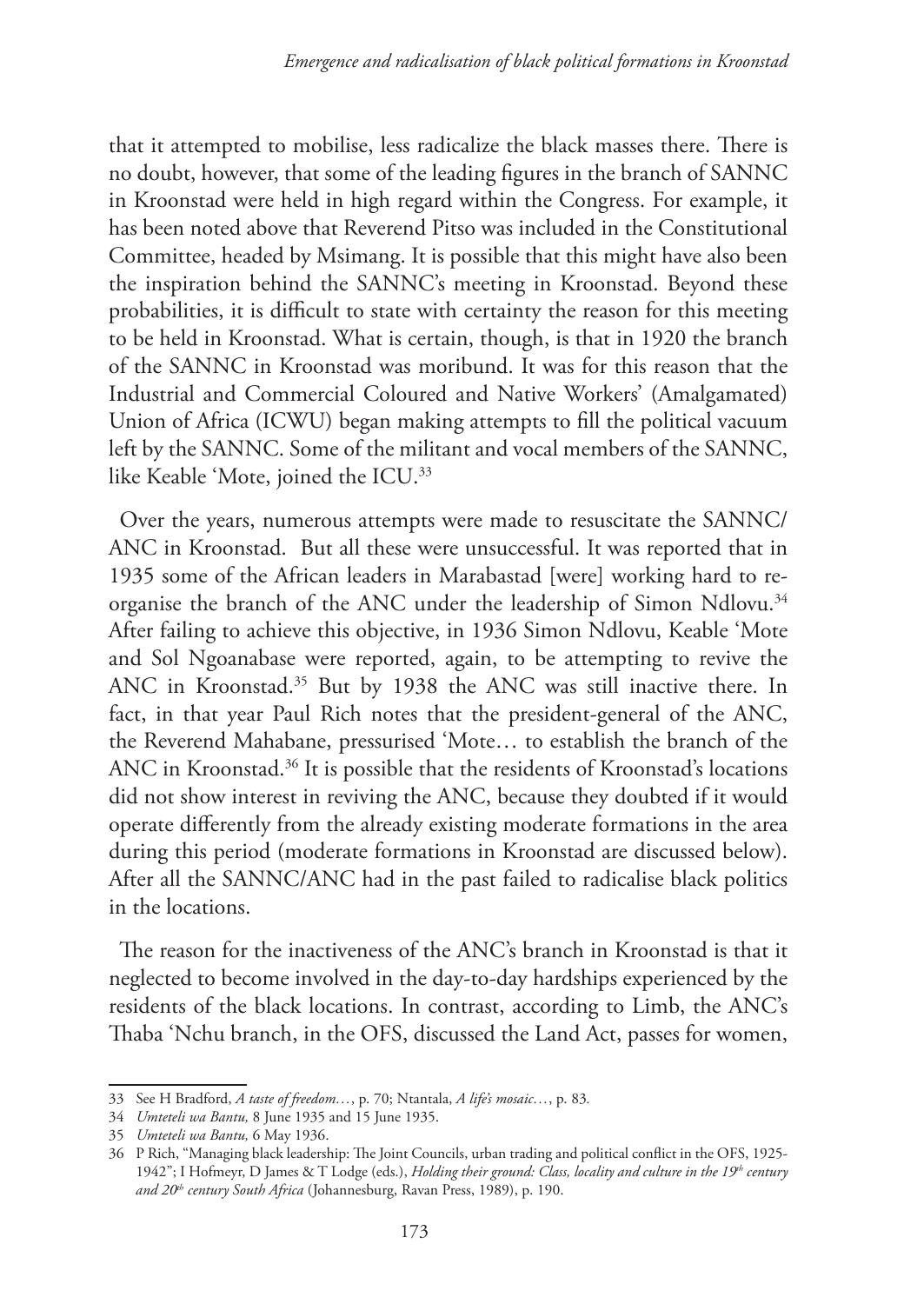education, hostels for domestic workers, and state replacement of black rail workers and interpreters by "poor whites". This, Limb argues, raised the support for Congress in Thaba 'Nchu.<sup>37</sup> In similar vein, in 1920 the Congress' support grew in Springfontein, in the OFS, following the role of the branch of the SANNC when it supported the women's anti-pass campaign there.<sup>38</sup>

From the mid-1920s the ANC was besieged by internal problems, ranging from heightened disillusionment with the politics of diplomatic persuasions, and the change of leadership from militant Josiah Gumede to the ageing Pixely Ka Izaka Seme in 1930, and to the "not so radical Reverend ZR Mahabane".39 It was against this background that the ICU occupied the centre stage of black politics in Kroonstad – albeit briefly.

## *The ICU and the radicalisation of black politics in Kroonstad*

In 1919 Clements Kadalie, who was born in Nyasaland (today's Malawi), founded the Industrial and Commercial Workers' Union (ICU), organizing "coloured" and African dockworkers in Cape Town.<sup>40</sup> The following year, according to Bradford, "H Selby Msimang, a leading Congressman who had headed a Bloemfontein struggle for wages of four shillings and sixpence a day, called a conference of established and aspirant working class leaders". Amongst those who attended this conference in July 1920 was Kadalie, the secretary of the ICU. Bradford writes "those at the conference agreed to create 'one great union of skilled and unskilled workers of South Africa, south of the Zambesi".41 At the end the conference resolved to establish the Industrial and Commercial Coloured and Native Workers' (Amalgamated) Union of Africa (ICWU). But by the end of 1921 the name was changed to the Industrial and Commercial Workers' Union of Africa – following the incorporation of the ICWU by Kadalie's ICU.42

In the 1920s a substantial number of the black populace resided on the farms. According to Bradford, "some 85 per cent of the African population lived in the countryside, and in the Free State nearly 80 per cent of this lived on farms".43 It therefore made sense that the ICWU would recruit and

<sup>37</sup> P Limb, *The ANC's early years…,* p. 219.

<sup>38</sup> JC Wells, "The history of black women's struggle…", pp. 208-209.

<sup>39</sup> F Meli, *A history of the ANC…,* p. 82.

<sup>40</sup> See H Bradford, *A taste of freedom…,* p. 3.

<sup>41</sup> H Bradford, *A taste of freedom …,* p. 3.

<sup>42</sup> H Bradford, *A taste of freedom…,* p. 6.

<sup>43</sup> H Bradford, *A taste of freedom…,* p. 4.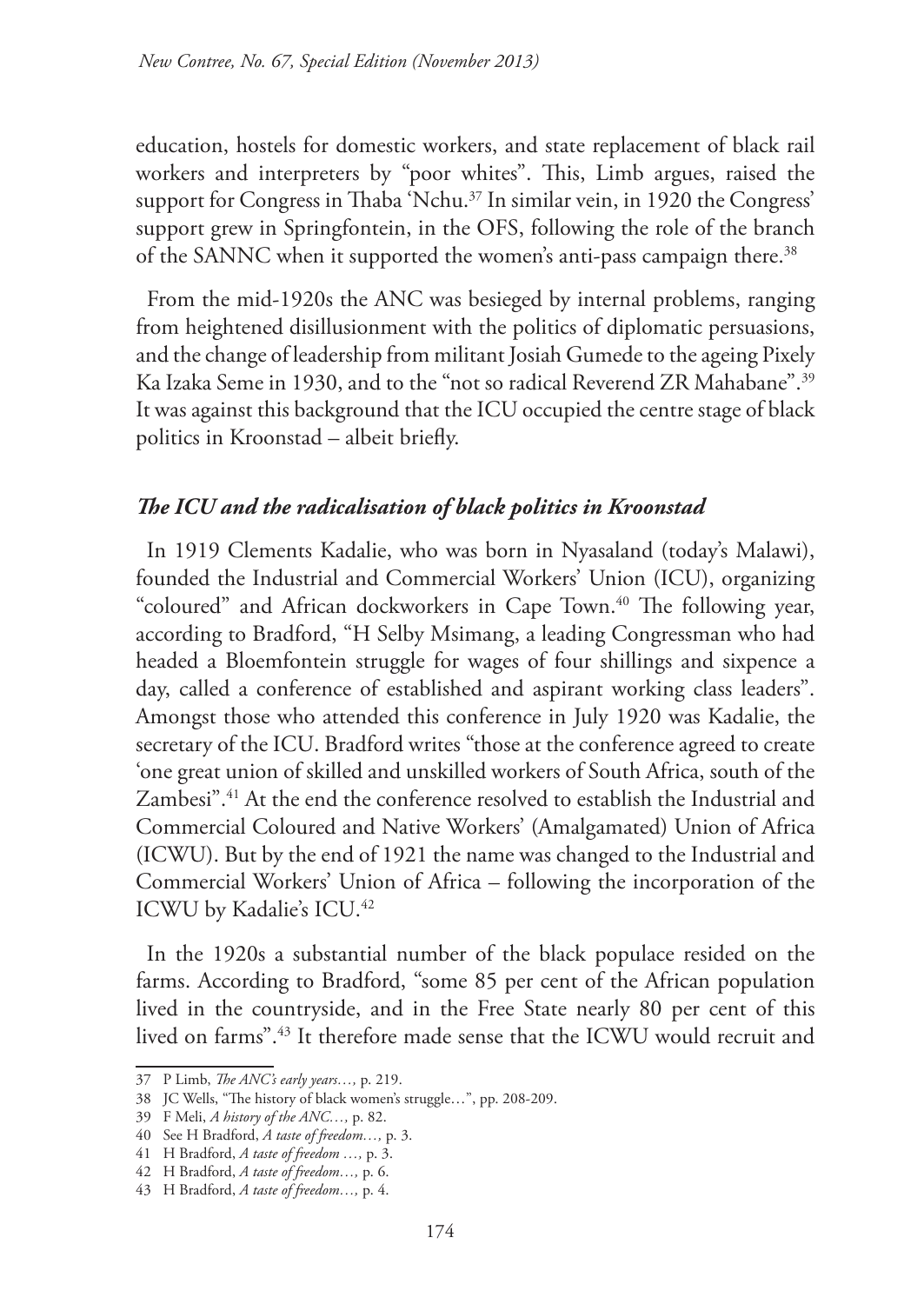mobilise Africans on the farms. However, even at its nascent stage the ICWU demonstrated its intention to reach out to urban labourers. For example, Wells notes a police report of a meeting held in the Kroonstad location on November 25, 1920, linking a man named Joseph, probably an ICU[sic] organizer from Bloemfontein, telling a meeting of about forty blacks that they should demand 10/6 per day for skilled labourers and 7/5 per day for unskilled labourers, and 4/6 per day for male and female servants living in town.44 It was later under the banner of the ICU, led by Kadalie, that the ICU changed its character and operated as a political party, taking up both rural and urban socio-economic and political issues. Johns remarks:<sup>45</sup>

In April 1925 the ICU was on the verge of becoming an organised movement of mass protest. It tried to maintain its trade union character. But in a situation where any question regarding non-white labour was inevitably a political one, the pronouncement and actions of the ICU and its leader took on an increasingly political colour.

In line with this shift the ICU in Kroonstad became involved in the locations affairs. In 1928, for example, the mayor of Kroonstad accused the ICU of being instrumental in advising standholders not to pay their taxes.<sup>46</sup> Although 'Mote, secretary of the ICU in OFS, was singled out as the prime instigator, this boycott seems to have been led mainly by the women's section of the ICU.<sup>47</sup> It is not clear whether this boycott yielded the desired results, but it certainly prompted the town council to begin to take note of the presence of ICU in the area.

Buoyed, perhaps by the residents' response to the ICUs' role, 'Mote, a leading figure in the ICU in Kroonstad, advocated for the replacement of the Native Advisory Board (NAB) with a new association, after concluding that this body was not advancing the interest of the community. Although his proposal was hotly challenged mainly by teachers in that body, it nevertheless caused members of the community to begin to question the role of the NAB (see below).

<sup>44</sup> JC Wells, "The history of black women's struggle…", p. 189.

<sup>45</sup> SW Johns, "Trade union, political pressure group, or mass movement? The Industrial and Commercial Workers' Union of Africa", RI Rotberg & A Mazrui, *Protest and power in black Africa* (New York, Oxford University Press, 1970), p. 716.

<sup>46</sup> D Serfontein, *Keurskrif vir Kroonstad…,* p. 449.

<sup>47</sup> H Bradford, *A taste of freedom…,* p. 69; Some of these women included Eva Kubedi, Magdelene Mashalane, and Emely Machoba. See P Limb, *The ANC's early years …,* p. 342.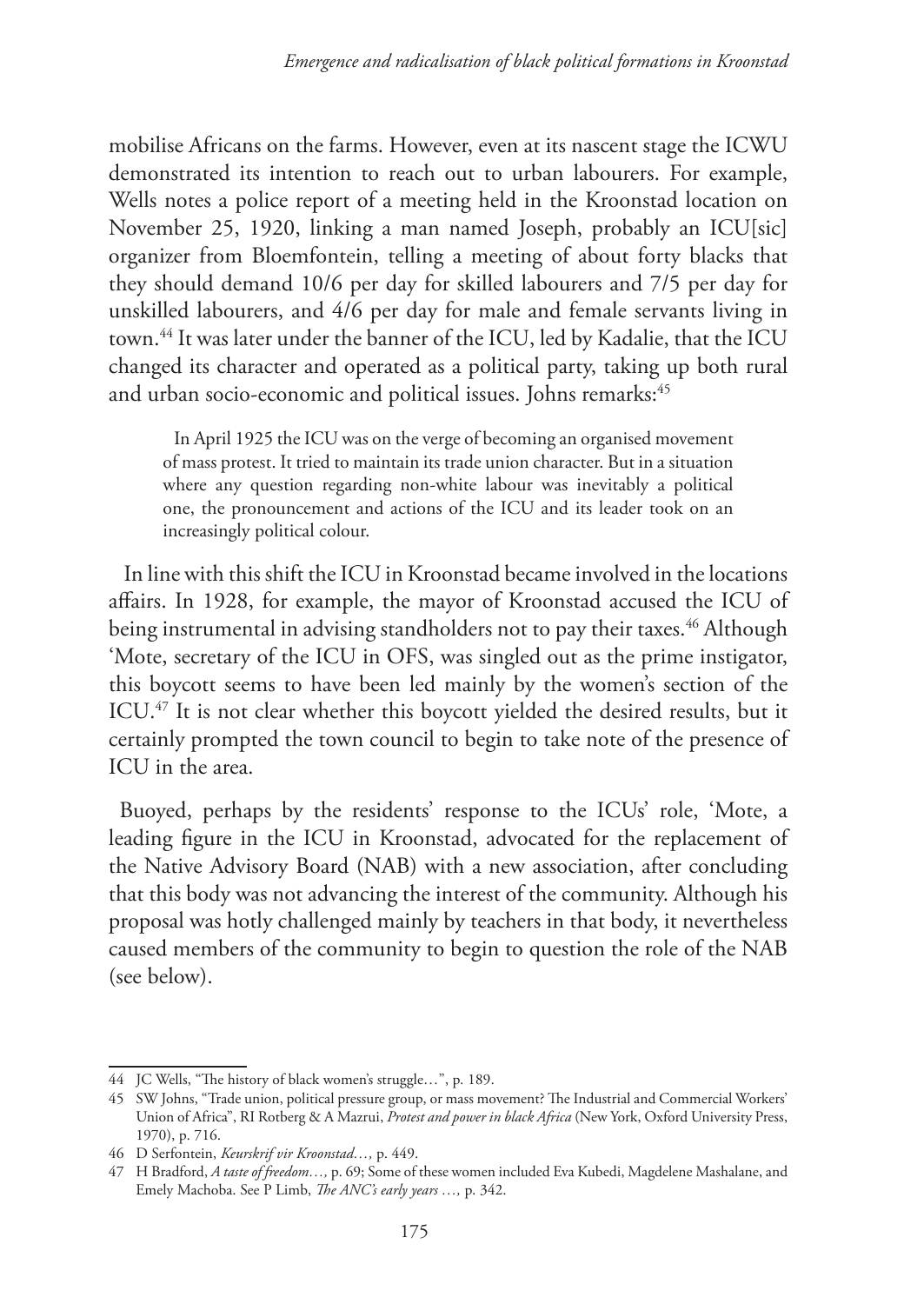Towards the end of the 1920s the ICU was experiencing serious internal tensions, which finally resulted in its demise. This was reflected in the infighting between leaders and accusations and counter-accusations of embezzlement of the union's finances caused the disintegration of the ICU.48 This cause its split, with AWG Champion, for example, breaking away to form his ICU "yase Natal" (ICU of Natal). In Kroonstad, conversely, tensions developed between 'Mote and Kadalie. There is no available evidence to explain the exact reason(s) for this tension. But it is possible to surmise that after his trip overseas Kadalie, as the leader of the Union, felt that 'Mote was becoming too radical whereas he favoured a moderate approach.<sup>49</sup> This was evident when during the ICU's fight against the Kroonstad's Town Council, Kadalie failed to come to 'Mote's defence. Instead, he distanced himself and the National Council of the ICU from 'Mote, insisted that he was away in Europe at the time and therefore could not be associated with 'Mote's actions.

Soon rumours that 'Mote was embezzling the union's funds began making rounds.50 This was a ploy to turn the members against him. Johns notes "complaints were made that Keable 'Mote, the Provincial Secretary of the OFS whose speeches particularly disturbed white South Africans, was spending union funds illegally and that he refused to heed advice from the headquarters in Johannesburg".51 To contain him, in 1928 the union decided to transfer 'Mote to the Transvaal.<sup>52</sup>

However, 'Mote did not take this decision lying down. He threatened to secede from the ICU. But after negotiations he reconsidered.<sup>53</sup> Later he hit back by associating himself and the ICU in the OFS with the Communist's organised campaign to burn passes on Dingaan's Day, December 16 1929.<sup>54</sup> Kadalie, who by this time had made a deal with the government not to deport

<sup>48</sup> See for example, I Liebenberg & F Lortan, "The role of the labour movement in the struggle for liberation"; I Liebenberg, F Lortan et.al, *The long march: The story of the struggle for liberation in South Africa* (Pretoria, HAUM, 1994), pp. 227-240.

<sup>49</sup> It is possible that Kadalie was becoming jealous of 'Mote's rapidly increasing popularity in the OFS. In 1927, for example, at an ICU meeting held in Parys, 'Mote was introduced by Simon Elias, who addressed about 600 people, as "my Jesus", and when 'Mote ascended the platform to speak the crowd broke spontaneously into song "God Save Africa". Free State Provincial Archives (FSPA), Free State Province, SOO 1/1/47, No. 8/10 1946; See *The Parys Post,* 10 May 1927.

<sup>50</sup> D Serfontein, *Keurskrif vir Kroonstad…,* p. 450.

<sup>51</sup> SW Johns, "Trade union…", p. 732.

<sup>52</sup> H Bradford, *A taste of freedom…,* p. 163.

<sup>53</sup> SW Johns, "Trade union…", p. 732.

<sup>54</sup> A similar campaign was called by the CPSA in Potchefstroom on Dingaan's Day, 1929. See R Edgar, *The Making of an African Communist: Edwin Thabo Mofutsanyana and the Communist Party of South Africa 1927-1939, Hidden Histories Series* (Pretoria, University of South Africa, 2005), p. 10.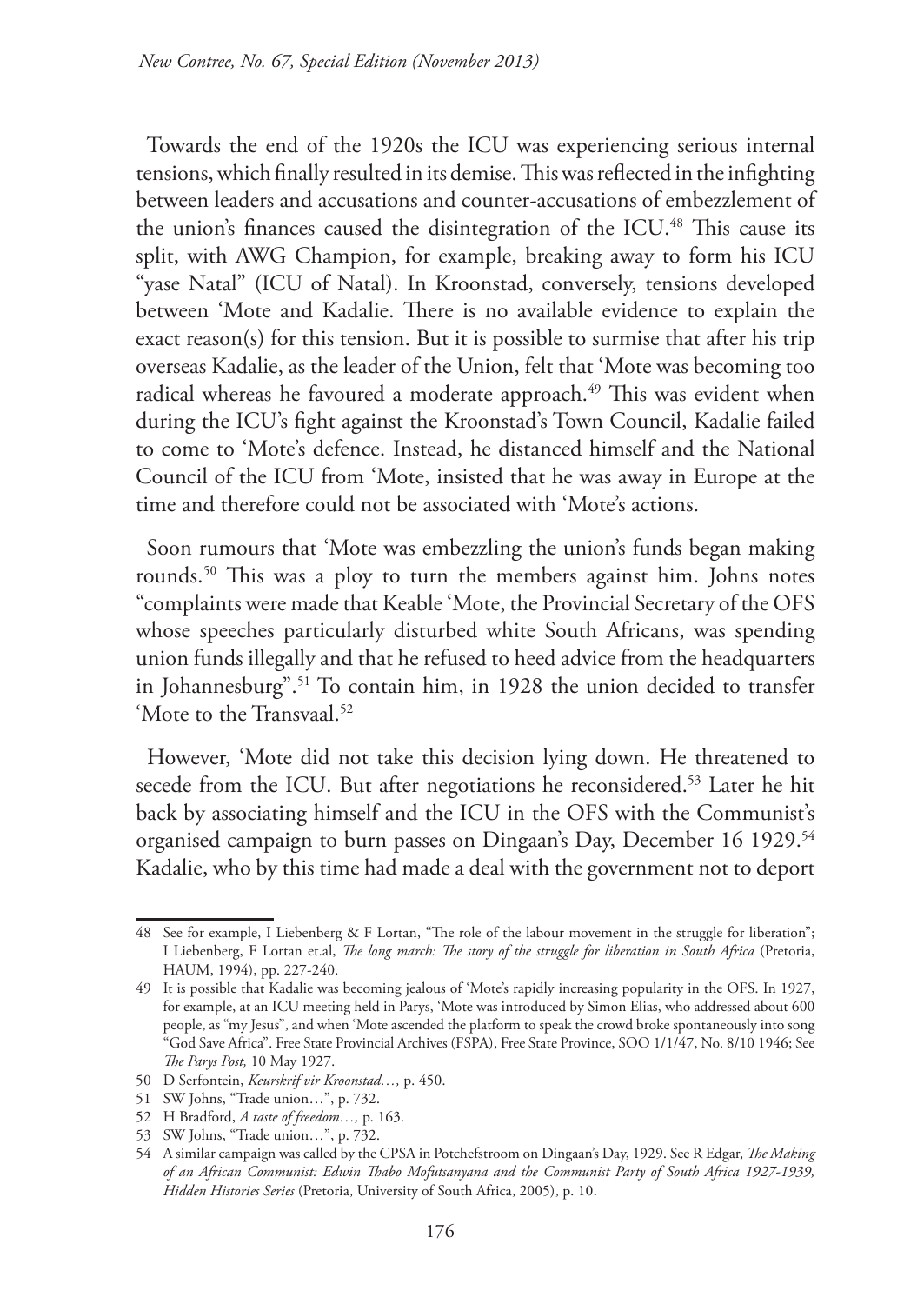him back to Nyasaland, openly opposed the campaign. This struck the final nail in the coffin of the ICU and the OFS' ICU branch, spelling disunity. In April 1931 'Mote convened a conference in Kroonstad of ICU branches in the OFS and western Transvaal. At the meeting 57 delegates formed the Federated Free State ICU of Africa, and elected Selby Msimang president and 'Mote secretary.55 However, this new organisation was stillborn. And in 1934 the ICU branch in Kroonstad ceased to function after a lengthy period organising both on the farms and in the location, which had once led Kadalie to boast that "the ICU [has] never failed in Kroonstad".<sup>56</sup> The demise of the ICU in Kroonstad inevitably paved the way for the moderate formations in Kroonstad to function without any hindrance, but this also arrested the radical politics which were beginning to emerge in the locations.

## **Moderate formations and non-radical politics**

From the 1920s to the 1940s two moderate formations operated in Kroonstad. These were the Native Advisory Board (NAB) and the Joint Council of Europeans and Natives(JCEN). These were essentially established as a bridge to the growing schism between blacks and whites, particularly the officials in various towns, which were reflected in widespread protests across the country. It is the contention of this article that these formations were moderate because, unlike the ICU, did not use radical methods like mobilizing the masses to challenge the local white municipalities' unpopular decisions. They, instead, embraced the politics of appeasement. To achieve its objective, the government first established the NAB.

#### *The Kroonstad Native Advisory Board*

The government, through the Native Affairs Department (NAD), recommended the creation of advisory boards, "and the Urban Areas Act of 1923 carried this through".<sup>57</sup> However, the Boards had no real power. Nieftagodien argues that "they were explicitly denied any real power and their overall functions were limited to an advisory capacity".58 Moreover, according

<sup>55</sup> SW Johns, "Trade union…", p. 747.

<sup>56</sup> D Serfontein, *Keurskrif vir Kroonstad…,* p. 451.

<sup>57</sup> MS Tetelman, "We can: Black politics in Cradock, South Africa, 1948-85" (Ph.D, Northwestern University, 1997), p. 25.

<sup>58</sup> NM Nieftagodien, "The implementation of urban Apartheid on the East Rand, 1948-1973: The role of local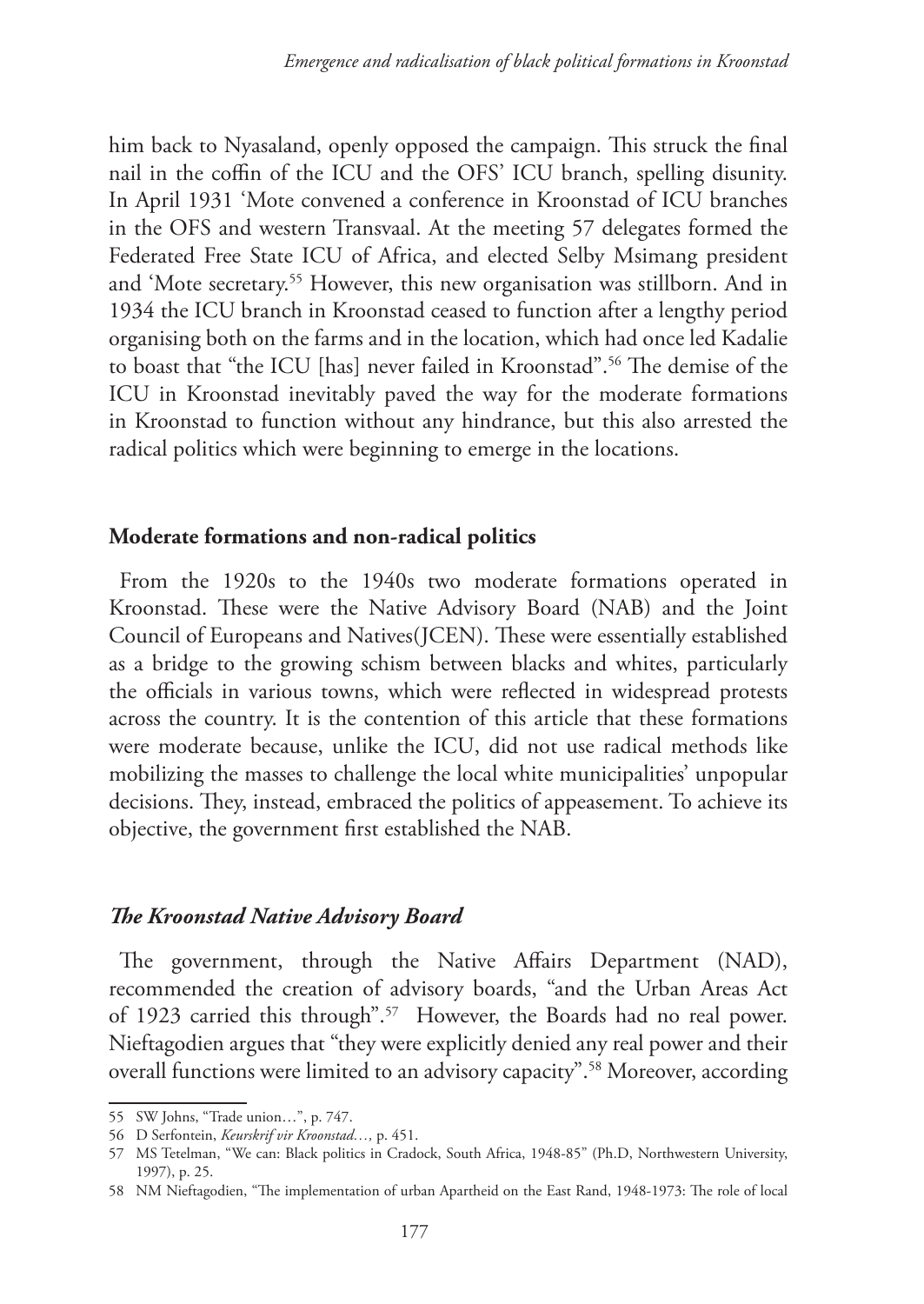to him "local authorities were neither obliged to consult the advisory boards nor to take into account any recommendation by them".59

The earliest Kroonstad Native Advisory Board was essentially made up of teachers. This is hardly surprising, because from the late 1920s Kroonstad had become one of the important centres of black education in the country.<sup>60</sup> Their standing in the community made them obvious choice within the community to represent the residents. Some of these members included Manes, Pitso, Makhetha, Damane, Dingalo, Molete, Modise, Tladi, and Lekhetla.<sup>61</sup> In spite of their standing and education background, the members of the NAB were led by whites. And for Cobley, "[the NAB's] credibility was… damaged by the role of the white chairman, which often precluded the possibility of direct criticism of the local authority".<sup>62</sup> He notes:<sup>63</sup>

Board members were encouraged to use their "good office" in such matters as resolving domestic disputes, discouraging illegal brewing and sale of liquor, informing the authorities of necessary repairs and improvement of services and, in general preserving "peace and good order".

In line with this the Kroonstad NAB failed to protect the residents who survived by selling homebrewed beer in the locations (see below). Finally, Board members were made to believe that they were superior to the rest of the community and that it was their duty to lead by example. JR Brent, Kroonstad's superintendent stressed this message to delegates attending the Location Boards Congress in 1935 when he said:<sup>64</sup>

You leaders must never lose sight of the fact that you are at least a century or two ahead of the Bantu masses you lead. You are educated men. You understand and have absorbed the modern civilization outlook. Never fall into the error of imagining that any appreciable number of your followers have the same outlook. Labour patiently to teach and to leaven them so that one day they will be able truly to enjoy the benefits of modern civilization. Don't always aim at popularity or political advantage, and head them gently in the right direction.

government and local resistance" (Ph.D, Wits University, 2001), p. 197.

<sup>59</sup> NM Nieftagodien, "The implementation of urban Apartheid…", p. 197.

<sup>60</sup> JSM Setiloane, *The history of black education …*, pp. 49-77.

<sup>61</sup> D Serfontein, *Keurskrif vir Kroonstad…,* p. 523.

<sup>62</sup> AG Cobley, *Class and consciousness: The black petty bourgeoisie in South Africa, 1924 to 1950* (New York, Greenwood Press, 1990), p. 69.

<sup>63</sup> AG Cobley, *Class and consciousness…,* p. 206; MS Teteleman, "We can…", p. 26; P Bonner & N Nieftagodien, *Alexandra…,* p. 37.

<sup>64</sup> AG Cobley, *Class and Consciousness…,* p. 208.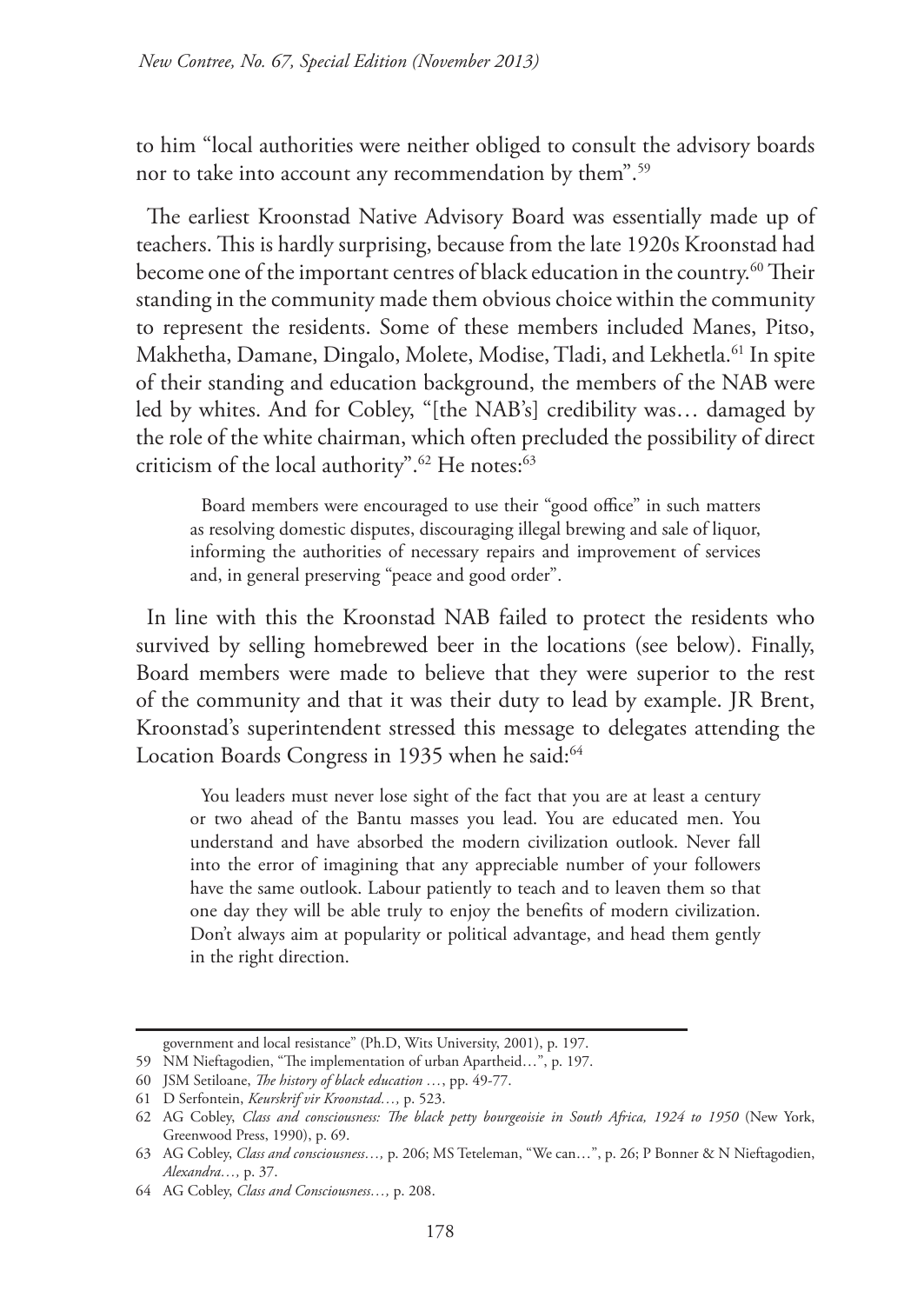The members of the NAB in Kroonstad took this advice seriously. This was evident when their response pacified the residents following the raids by the police for the lodgers' permits. The dearth of radical formations in Kroonstad to mobilise the residents against the municipality's unpopular decisions afforded the NAB to operate freely. The situation in Kroonstad contrasted with that in Potchefstroom, a town in the western Transvaal but closer to Kroonstad. Edgar describes Potchefstroom in the 1920s as a town reputable for its hostility to black people. According to him, "blacks endured an array of regulations that intruded into every aspect of their lives: curfew; June 1925 Ordinance requiring African men to carry passes between 10:30 pm and 4 am was extended to African women; "and" lodger's fee introduced in November 1927".<sup>65</sup> It was in this town where the Communist Party of South Africa (CPSA, or the Party) found fertile ground to agitate. After its initial focus on recruiting white workers from 1921, the Party gradually "… managed to shake off most of the traces of white worker chauvinism that had characterized its beginning, and it was starting to pay attention to the recruitment of black members, with this it also made its first approaches to black women". In 1928 the Party participated in the anti-residence permit which had been launched in Potchefstroom… "and this was clearly a deep concern to women".66 Josie Palmer (sometimes spelled Mpama) was one of the leading women to have taken part in this campaign.<sup>67</sup> It was not long before Palmer led a demonstration in Potchefstroom, mobilizing the African community, after the murder of Hermanus Lethebe, a local Party member. Lebethe was shot and killed by whites who had invaded the township during the Dingaan's Day demonstration with the intention of disrupting the gathering. The shot was aimed at Edwin Mufutsanyane, who was one of the main speakers at the demonstration.<sup>68</sup>

The NAB's (and later the JCEN's) functioning was further made possible by the government's passing of the Riotous Assemblies (Amendment) Act in 1930. Walshe notes that this Act replaced the Native Administration Act of 1927, to deal effectively with the African politicians who were agitating the masses. It empowered the Minister, "inter alia"*,* to expel individuals from any area of the Union if in his opinion their presence contributed towards "feelings

<sup>65</sup> R Edgar, *The making of an African Communist…,* p. 6

<sup>66</sup> HLP, WUL, A2010, Helen Joseph Papers: C Walker, "Women and resistance in South Africa, 1980", p. 92.

<sup>67</sup> J & R Simons, *Class & Colour in South Africa…,* p. 423.

<sup>68</sup> J & R Simons, *Class & colour in South Africa…,* p. 423; R Edgar, *The making of an African Communist…,* pp. 10-12.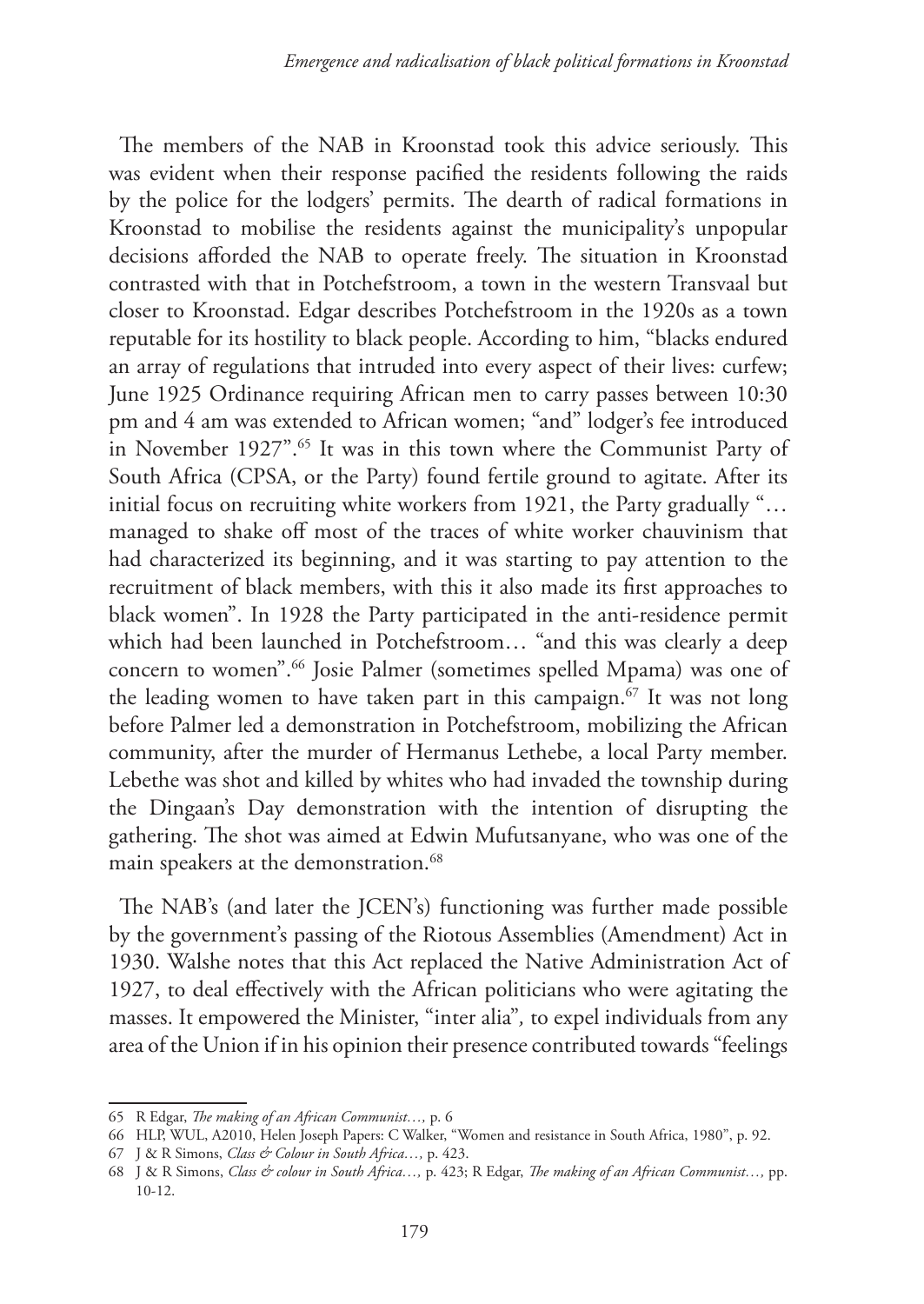of hostility" between Europeans and non-Europeans.69 Undoubtedly, this Act must have caused the radical and vocal politicians to desist from becoming involved in politics, less in radical politics. For example, Henderson Binda, one of the leading figures in the ICU in Kroonstad, joined the JCEN (see below).

In spite of this not everyone was cowed by this law. Some of the residents in the locations voiced their dissatisfaction and anger against the KTC. For example, in the early 1930s the residents of the black locations in Kroonstad were aggrieved by the constant raids by the municipal police, particularly on Sundays searching for homebeer brewers and those who defaulted paying their lodger's permits. These raids seemingly occurred regularly during the tenure of Mayor FA van Reensen. In a Town Council meeting, the Mayor noted that he could not guarantee that no raids will be conducted in locations on Sundays in future.70 There is no evidence to suggest that the Kroonstad NAB challenged the Council's position. It was not surprising when in July 1935 the Native Affairs Department decided to place the Kaffir Beer under the Municipal control. The NAB responded tamely by sending a deputation to the Native Affairs Committee of the KTC to lodge a protest.<sup>71</sup> This failed to convince the residents. The relationship between the NAB and some of the residents of the locations deteriorated when the NAB made it clear that it was in favour of licensed beer-houses.72

Having been disappointed by the NAB before, the residents of Kroonstad's black locations, led by the Registered and Ratepayers' Association under the leadership of Mr Modibedi, opposed the Native Affairs Department's decision. *Umteteli* reported "consequently more than 500 people assembled in the location for a meeting, after a vigorous speech by Keable 'Mote, and unanimously rejected the proposed scheme, and the NAB was asked to resign "en block".73 Up to this point, there is no evidence to demonstrate attempts by the Kroonstad NAB to ameliorate the residents' plight against the municipality. The situation boiled over in 1937 when the residents protested against the municipality's unabating unpopular decisions. According to *Umteteli,* "the Bantu Hall in Kroonstad was filled to full capacity by people protesting against the police raids on Sundays for Kaffir Beer, Poll Tax and

<sup>69</sup> P Walshe, *The rise of African Nationalism…,* pp. 220-221.

<sup>70</sup> *Umteteli wa Bantu,* 30 March 1935.

<sup>71</sup> *Umteteli wa Bantu,* 9 February 1935.

<sup>72</sup> *Umteteli wa Bantu,* 30 March 1935.

<sup>73</sup> *Umteteli wa Baantu,* 6 July 1935.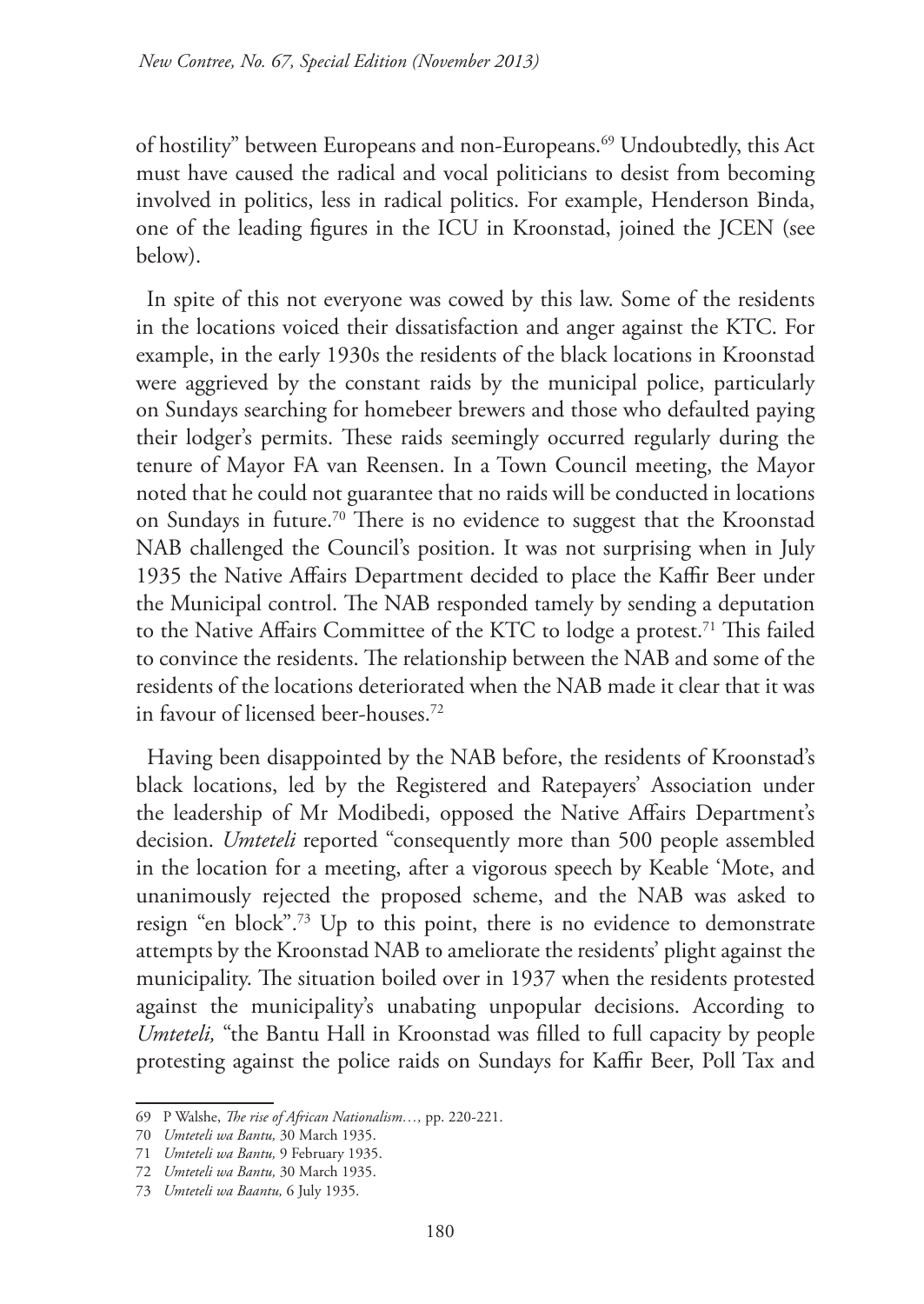## Passes.74

Noticing the growing dissatisfaction among community members, in an attempt to demonstrate its concern for the residents, the Kroonstad NAB requested the Council to stop the night raids during the months of December and January. The request was turned down.75 Again, in 1945, the Council rejected the NAB's request to have the names of wives removed from lodger's permits and for the lodger's fee to be reduced from 3 pennies to 2 pennies.<sup>76</sup> The following year, the Board's request that the location's inhabitants should be allowed to slaughter cattle for marriage feasts was turned down.<sup>77</sup> For members of the community, these were clear signs that the Board was failing to advance their best interest.

# *The Kroonstad Joint Council of Europeans and Natives*

Concurrent with the functioning of the NAB in town, the Kroonstad Joint Council of Europeans and Natives (JCEN) was established in September 1928, consisting of 18 whites and 18 blacks.78 The main objectives of the joint council were, "inter alia", to promote co-operation between Europeans and Natives in South Africa; to investigate and report upon any matter relating to the welfare of the Native people of South Africa to which the Council's attention may be called; and to make such representations to the Union Government, Provincial Administration, public bodies or individuals as may be thought necessary.79 Unlike the NAB, the JCEN in Kroonstad comprised a mixed membership. For example, there were church ministers, teachers, a policeman, and even trade unionists such as Robert Sello, Henderson Binda and 'Mote. However, because of his radical views, by 1931 'Mote was no longer a member.<sup>80</sup>

Like the NAB, the JCEN had no real power to influence or change decisions adopted by the town council. Its role was that of a pressure and lobby group,

<sup>74</sup> *Umteteli wa Bantu,* 2 October 1937.

<sup>75</sup> Kroonstad Town Council (KTC), Kroonstad, January 1945: Minutes.

<sup>76</sup> KTC, November 1945: Minutes.

<sup>77</sup> KTC, September 1946: Minutes; after 1944 some of the NABs were radicalised by the participation of members of the ANC and Communist Party of South Africa. See, for example, Lodge, *Black politics…,* p. 133; P Bonner & NM Nieftagodien, *Kathorus…,* p. 30.

<sup>78</sup> P Rich, "Managing black leadership…", p. 184.

<sup>79</sup> HLP, WUL, AD1947/65.2 (Box 39): South African Institute of Race Relations (SAIRR).

<sup>80</sup> HLP, WUL, AD1433 (Box CK5.3), Kroonstad Joint Council: Letter, Charles F Martin (Executive member of the JCEN, Kroonstad) / Rheinallt-Jones (Senator), 27 October 1931.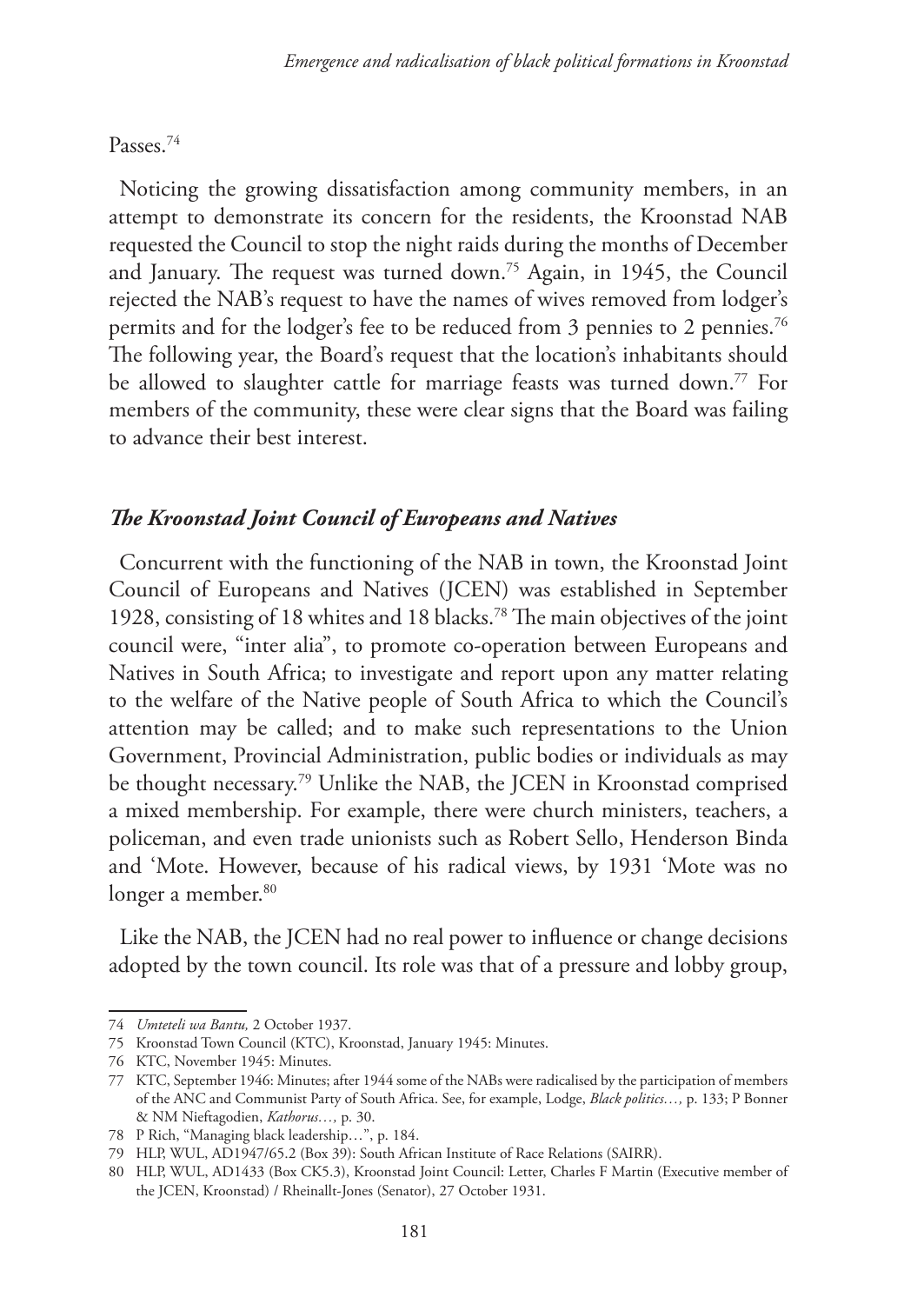raising issues to put pressure on the local authority. For example, it took up the issue of trading rights for blacks in the location, making representations to the KTC and, later to the OFS municipalities' conference.<sup>81</sup> It also made representations to the Inquiry into Native Trading Facilities in Kroonstad, which started on 5 September 1932. In addition, it sought to send a deputation to the Minister of Native Affairs, who refused to meet the deputation. While it discussed the issue of home-brewing, in advance of the Illicit Liquor Commission's report on the subject, $82$  it failed to mobilise the community, particularly African women brewing and selling liquor, when the Kroonstad municipality decided to establish a municipal canteen system, similar to those opposed in KwaZulu and Durban. Instead, the African members of the JCEN, including Mrs E B Kobeli, Elizabeth Khesa, debated the question of Kaffir beer and adopted a resolution that "licensed kaffir beer houses be established and that certain classes of location residents be allowed a limited quantity for family consumption" (and this position as noted above was vehemently rejected by the residents of Kroonstad black locations).83

The JCEN's representations, like the NAB's, failed to solve any of the problems, causing location residents to doubt its capacity to advance their interests. Differences in approach caused some of the blacks in the JCEN to feel that their white colleagues were controlling and dictating to them. In 1936 cracks in the Kroonstad's JCEN began to show. In August 1937 Father Charles F Martin wrote to Senator Rheinallt-Jones explaining the reasons for this:84

In Kroonstad the type of European here is rather put off by the title Joint Council, because he thinks it is suggested of what his ancestors called "ungodly equality". It is true that the actual dissolution of the Kroonstad Joint Council was due to the defection of the Africans which made it impossible to carry on without doing them more harm than good. But there had always been a problem connected with European members. They were so few that certainly did not effectively balance the African members.

At this stage, the JCEN in Kroonstad had effectively ceased to function. After some years, in 1949 there were talks of reviving it, but this remained an

<sup>81</sup> HLP, WUL, AD1433 (CK5.3), Kroonstad Joint Council: Letter, Charles F Martin (Executive member of the JCEN, Kroonstad) / Rheinallt-Jones (Senator), 3 February 1932.

<sup>82</sup> HLP, WUL, AD1433 (CK5.3), Kroonstad Joint Council: Letter, Rheinallt-Jones (Senator) / Charles F Martin (Executive member of the JCEN, Kroonstad), 5 September 1931.

<sup>83</sup> *Umteteli wa Bantu,* 23 March 1935.

<sup>84</sup> HLP, WUL AD1433 (CK5.3) Kroonstad Joint Council: Letter, Charles F Martin (Executive member of the JCEN, Kroonstad) / Rheinallt-Jones (Senator), 24 August 1937.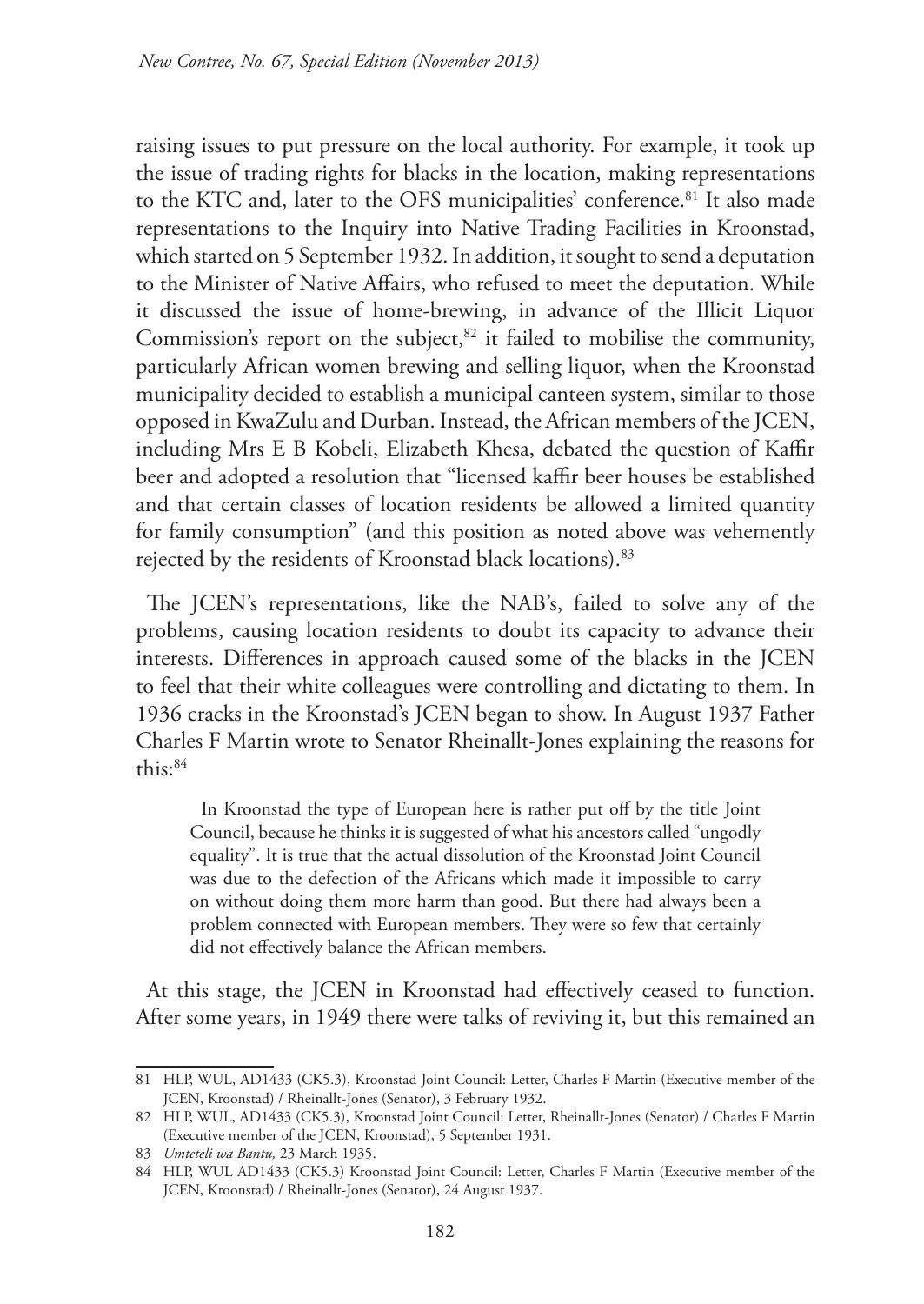idea.85 The previous year the National Party (NP) had ascended to power in South Africa on the ticket of apartheid – separate development - and wasted no time in introduced suppressive laws to control black people. One of these laws was the Abolition of Passes and Coordination of Documents Act in 1952, which made provision for women to carry reference books.<sup>86</sup> Black women in Kroonstad, just like other women elsewhere in other locations across the country, mobilized to resist this law. It was against this background that a black radical formation was re-established in Kroonstad, and it revived radical politics in the area.

#### **Women's anti-pass campaign**

After the government had passed this law, throughout South Africa women were incensed and decided to protest. Recounting the indignation women felt about this law, Maggie Resha writes in her book "To extend the Pass Laws was to pull down the wall which protected the women from the humiliation of carrying these documents".87 First, in 1954, 150 women from different parts of the country converged in Johannesburg to adopt a "Women's Charter" where they launched a new organisation, the Federation of South African Women (FEDSAW).<sup>88</sup> The following year, 2000 women from the Transvaal marched to Union Buildings in Pretoria, with a petition to the then Prime Minister BJ Strijdom. However, the Prime Minister snubbed the women.<sup>89</sup> Undeterred, on 9 August 1956 about 20 000 women marched to the Union Buildings, in Pretoria to protest the passes. There is no evidence to prove that women in Kroonstad participated in these events, but it is also likely that they did – at least some of them.

It was against this backdrop that some of the older women (possibly members of the ANC Women's League)<sup>90</sup> in Kroonstad organised some of the women in the locations to protest against being forced to carry passes. The

<sup>85</sup> TC Moloi, "Black politics in Kroonstad: Political mobilisation, protests, local government, and generational struggles, 1976-1995", Ph.D, Wits University, 2012, p. 85.

<sup>86</sup> T Lodge, *Black Politics…,* p. 140.

<sup>87</sup> M Resha, *Mangoana o tsoara thipa ka bohaleng: My life in the struggle* (Johannesburg, Congress of South African Writers, 1991), p. 112.

<sup>88</sup> M Resha, *Mangoana o tsoara…*, p. 142.

<sup>89</sup> M Resha, *Mangoana o tsoara….,* p. 112.

<sup>90</sup> From oral testimonies there is silence about the political formation these women belonged to. Only one person claimed that one of the leading women in the demonstration, Matseki Majoro, had close links with Nelson Mandela. T Moloi (Local Histories and Present Realities Programme/LHPR, Wits University), interview, LG Mwelase (resident of Kroonstad), 25 September 2009.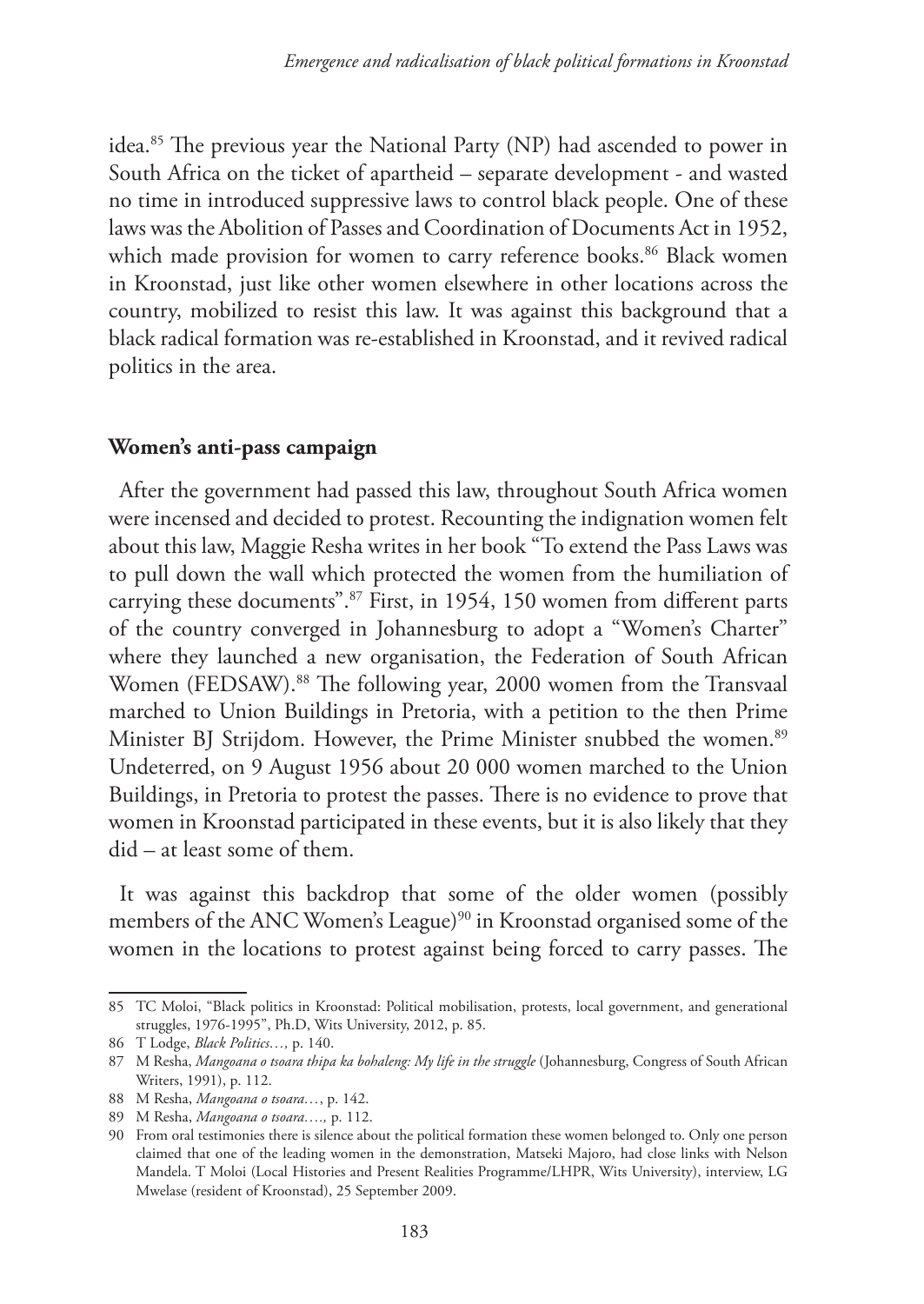most prominent amongst these was Matseki Majoro. Majoro's role in politics dates back prior to the anti-pass campaign. Selele remembers her (and other women) leading a fight against high rent also. She remarks:<sup>91</sup>

This group comprised of older women of the same age as my mother. I know because I was married then. They would go to the town hall in town to protest against rent. They also protested against this thing called... lodger's permit. Ja, they fought against the lodger's permit and rent. They would go to town and demand that they should be arrested. Indeed, they were arrested. But they were later released.

Also Godfrey Oliphant remembers Matseki Majoro as a powerful orator. He described as her follows:<sup>92</sup>

Matseki was very powerful. That's the lady I know personally. [She was one of the] people who used to quote Mandela. "As sy ge praat het" (when she spoke), people would listen. [Addressing people she would say] "It's been long that we've been under the yoke of a white man" – "those were" the words. "We've got to stand up as the people today and fight for our rights". She was that type of a person.

To demonstrate their indignation, Majoro mobilised women in the locations and called them to a meeting. Recalling the actual gathering, Selele, who was present, explains:<sup>93</sup>

I can't remember some of these women. One of them, if I remember well, it was Masieletsa – she's late. These women came up with this idea here in Seeisoville. I can still remember I was sitting next to one of these women whose husband was a shopkeeper when I said '*Me* Masielatsa, do you realise that there are some people here who will leave this meeting and go and tell the "boers" (police) that we don't want passes. I think we should stop the meeting so that we can assess the situation. But honestly we didn't want them (passes). But here in Kroonstad we didn't trust each other.

Indeed, what Selele feared happened. Not long after the meeting, Majoro was detained.94 Lindiwe Gladys Mwelase, who is related to Majoro, returned to Kroonstad after spending some time working in Johannesburg to find Majoro arrested.<sup>95</sup> The government's swift response enabled it to implement its law of extending passes to women. Women in Winburg, in the OFS, were the

<sup>91</sup> T Moloi (LHPR), interview, LV Selele.

<sup>92</sup> T Moloi (LHPR), interview, G Oliphant (resident of Kroonstad), 5 December 2007.

<sup>93</sup> T Moloi (LHPR), interview, LV Selele.

<sup>94</sup> T Moloi (LHPR), interview, LV Selele.

<sup>95</sup> T Moloi (LHPR), interview, LG Mwelase.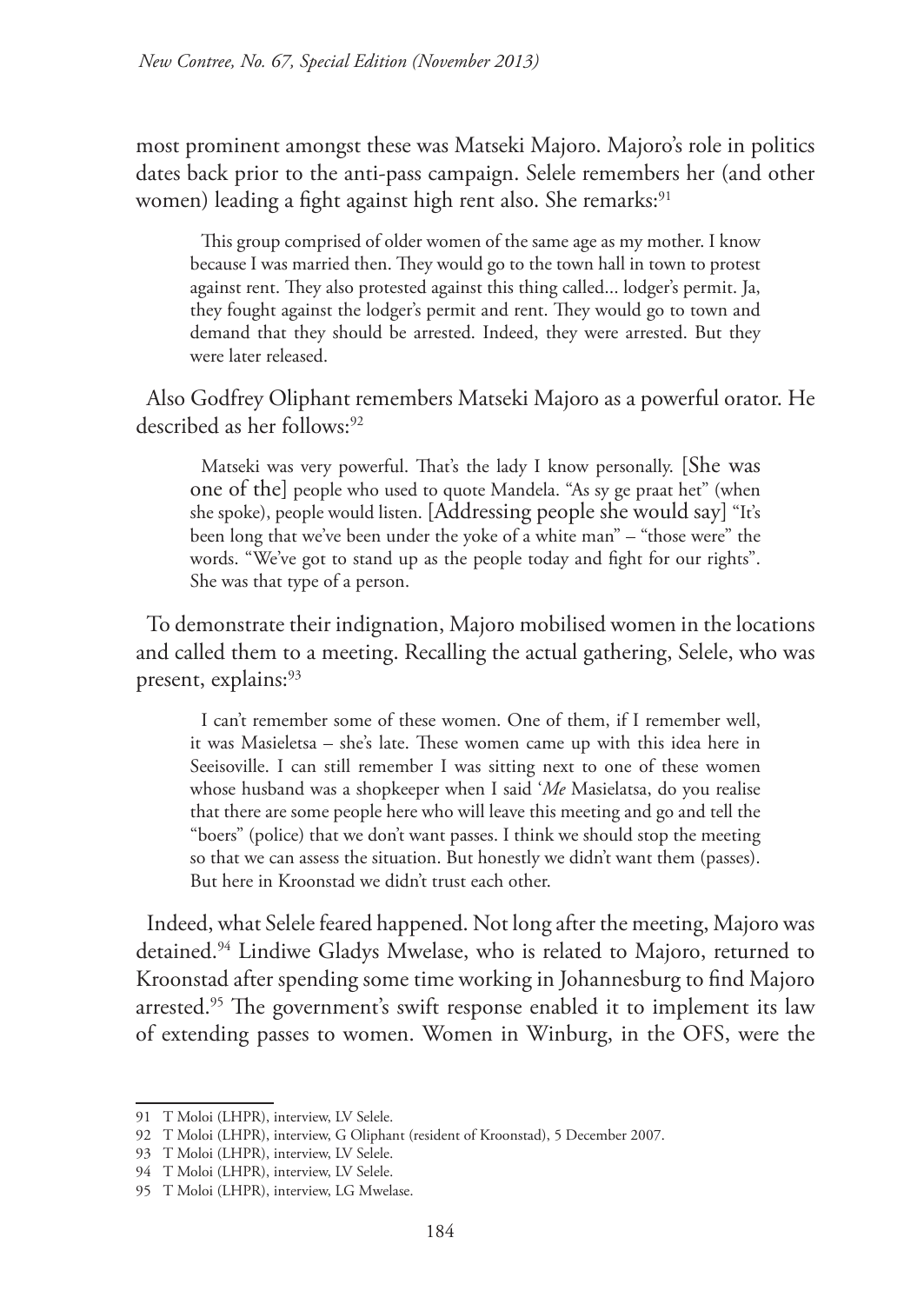first to be issued with passes in 1956.<sup>96</sup> In 1957 African women in Kroonstad were issued with passes as well. Hilda Motadinyane, a resident of Kroonstad, recalls:97

Remember that we were forced to take passes. I took mine in 1957 I was working at the creche in Dorcas House. The municipality police came to our workplace and took us to the hall. When we arrived there they took us photographs. We were the first group of women to be given passes.

As had been the experience of their male counterparts, females also experienced the unpleasantness associated with passes. Motadinyane explains:<sup>98</sup>

Then life became hard. Police would knock at our doors in the middle of the night, demanding to see our passes.

The suppression of the anti-pass demonstrations marked the end of ANC's aboveground activities in Kroonstad black locations during this period. However, it did not halt the spirit of radicalism in Kroonstad. The following decades experienced both underground and aboveground organisation and mobilisation in Kroonstad's black residential areas.<sup>99</sup>

# **Conclusion**

This article has attempted to demonstrate the emergence and radicalization of black political formations in Kroonstad in the first half of the twentieth century. It has shown that the ANC (formerly the SANNC) was not active in Kroonstad. In fact, in 1920 it was moribund. This was because, unlike other branches of the ANC in other towns in the OFS, the Kroonstad branch did not involve itself in the day-to-day hardships the residents experienced. The political space left by the ANC was filled by the ICU. The latter, the article argues, radicalized black politics in Kroonstad. Its transformation from being exclusively a farm labourers' body to operating like a mass-based political party, saw the ICU branch in Kroonstad mobilizing the residents to resist the KTC's unpopular decisions. The internal divisions which developed in the late 1920s caused the ICU to cease to function.

The ICU's demise opened space for moderate formations like the NAB and JCEN to represent the residents. But these, particularly the NAB, failed

<sup>96</sup> HLP, UWL, A2010: "Women and Protest in South Africa, 1954-1981".

<sup>97</sup> T Moloi (LHPR), interview, H Motadinyane (resident of Kroonstad), 25 September 2009.

<sup>98</sup> T Moloi (LHPR), interview, H Motadinyane.

<sup>99</sup> TC Moloi, "Black politics in Kroonstad…".